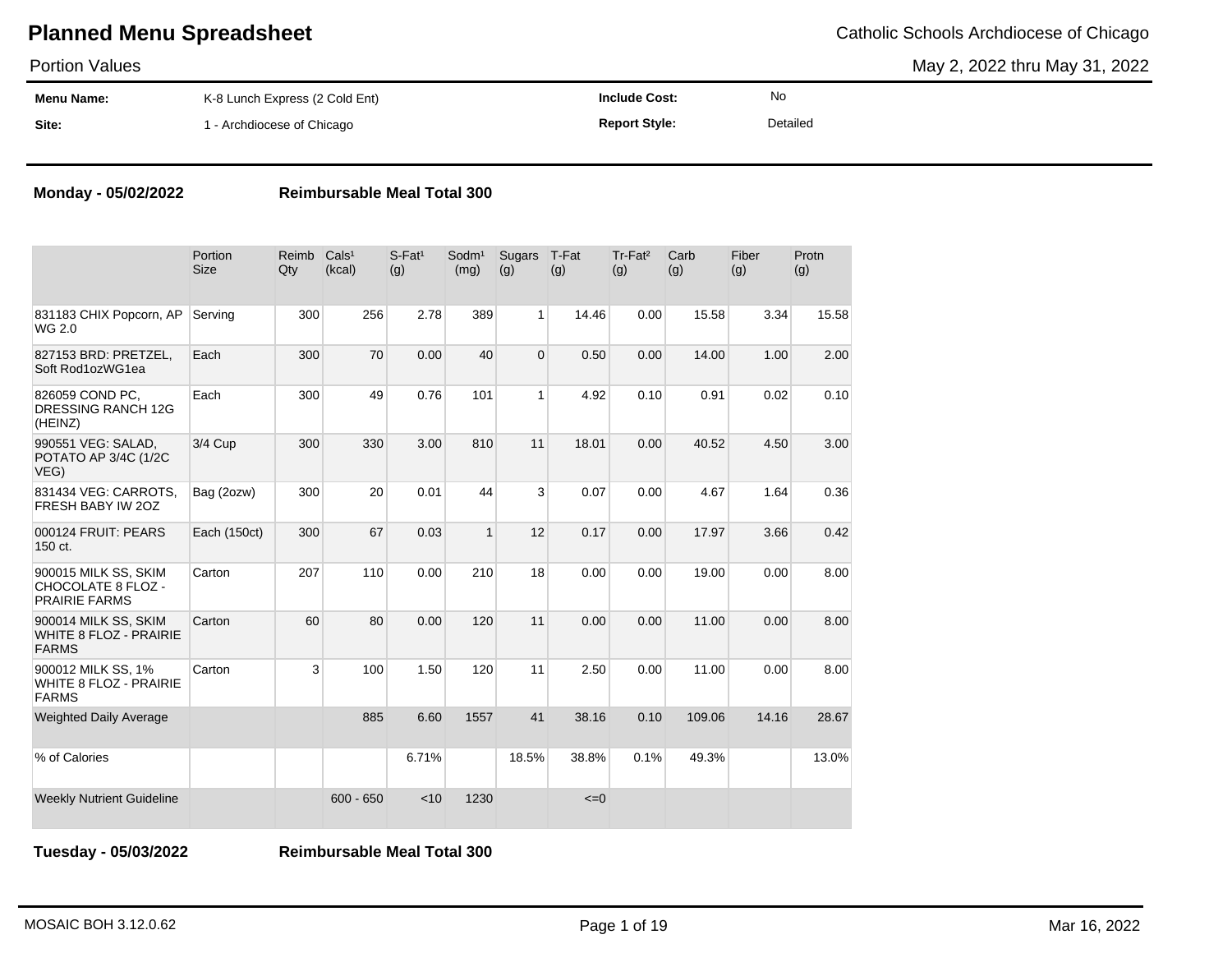Portion Values

May 2, 2022 thru May 31, 2022

|                                                                       | Portion<br><b>Size</b> | Reimb<br>Qty | Cals <sup>1</sup><br>(kcal) | $S$ -Fat <sup>1</sup><br>(g) | Sodm <sup>1</sup><br>(mg) | Sugars<br>(g)  | T-Fat<br>(g) | Tr-Fat <sup>2</sup><br>(g) | Carb<br>(g) | Fiber<br>(g) | Protn<br>(g) |
|-----------------------------------------------------------------------|------------------------|--------------|-----------------------------|------------------------------|---------------------------|----------------|--------------|----------------------------|-------------|--------------|--------------|
| 000179 BRD: PANCAKES.<br><b>AP WG Confetti</b>                        | Pouch                  | 300          | 220                         | 1.00                         | 300                       | 11             | 7.00         | 0.00                       | 36.00       | 4.00         | 4.00         |
| 829498 YOGURT SS,<br>Danimals Vanilla4oz                              | Each                   | 300          | 70                          | 0.00                         | 70                        | 9              | 0.00         | 0.00                       | 12.00       | 0.00         | 4.00         |
| 831434 VEG: CARROTS,<br>FRESH BABY IW 2OZ                             | Bag (2ozw)             | 300          | 20                          | 0.01                         | 44                        | 3              | 0.07         | 0.00                       | 4.67        | 1.64         | 0.36         |
| 990694 VEG: TOMATOES, 3/8 Cup<br>GRAPE 3/8C                           |                        | 300          | 12                          | 0.02                         | 3                         | $\overline{2}$ | 0.13         | 0.00                       | 2.52        | 0.78         | 0.57         |
| 000154 FRUIT: CRAISINS, Box (1.16oz)<br>SS Origin1.16                 |                        | 300          | 110                         | 0.00                         | $\overline{0}$            | 24             | 0.00         | 0.00                       | 27.00       | 2.00         | 0.00         |
| 900015 MILK SS, SKIM<br>CHOCOLATE 8 FLOZ -<br><b>PRAIRIE FARMS</b>    | Carton                 | 207          | 110                         | 0.00                         | 210                       | 18             | 0.00         | 0.00                       | 19.00       | 0.00         | 8.00         |
| 900012 MILK SS, 1%<br><b>WHITE 8 FLOZ - PRAIRIE</b><br><b>FARMS</b>   | Carton                 | 60           | 100                         | 1.50                         | 120                       | 11             | 2.50         | 0.00                       | 11.00       | 0.00         | 8.00         |
| 900014 MILK SS, SKIM<br><b>WHITE 8 FLOZ - PRAIRIE</b><br><b>FARMS</b> | Carton                 | 3            | 80                          | 0.00                         | 120                       | 11             | 0.00         | 0.00                       | 11.00       | 0.00         | 8.00         |
| <b>Weighted Daily Average</b>                                         |                        |              | 528                         | 1.33                         | 588                       | 63             | 7.70         | 0.00                       | 97.61       | 8.42         | 16.13        |
| % of Calories                                                         |                        |              |                             | 2.27%                        |                           | 47.7%          | 13.1%        | 0.0%                       | 73.9%       |              | 12.2%        |
| <b>Weekly Nutrient Guideline</b>                                      |                        |              | $600 - 650$                 | < 10                         | 1230                      |                | $\leq=0$     |                            |             |              |              |

**Wednesday - 05/04/2022 Reimbursable Meal Total 300**

|                                                                 | Portion<br><b>Size</b> | Reimb<br>Qty | Cals <sup>1</sup><br>(kcal) | $S$ -Fat <sup>1</sup><br>(g) | Sodm <sup>1</sup><br>(mg) | Sugars<br>(g) | T-Fat<br>(g) | Tr-Fat <sup>2</sup><br>(g) | Carb<br>(g) | Fiber<br>(g) | Protn<br>(g) |
|-----------------------------------------------------------------|------------------------|--------------|-----------------------------|------------------------------|---------------------------|---------------|--------------|----------------------------|-------------|--------------|--------------|
| 990711 SALAD, THAM<br>C/BPEPP ITALIAN AP<br>ROM 2.25            | Each                   | 300          | 208                         | 5.74                         | 650                       | $\mathbf{1}$  | 12.71        | 0.00                       | 3.18        | 0.79         | 18.70        |
| 990650 Breadstick WG<br>1BG (1EA)(Alpha) - Indiv<br>Overwrapped | Each                   | 300          | 70                          | 0.00                         | 140                       | 1             | 1.00         | 0.00                       | 14.00       | 1.50         | 3.00         |
| 833328 COND PC,<br>DRESSING ITALIAN FF<br>12G (PPI)             | Packet                 | 300          | 5                           | 0.00                         | 120                       | $\mathbf{0}$  | 0.00         | 0.00                       | 1.00        | 0.00         | 0.00         |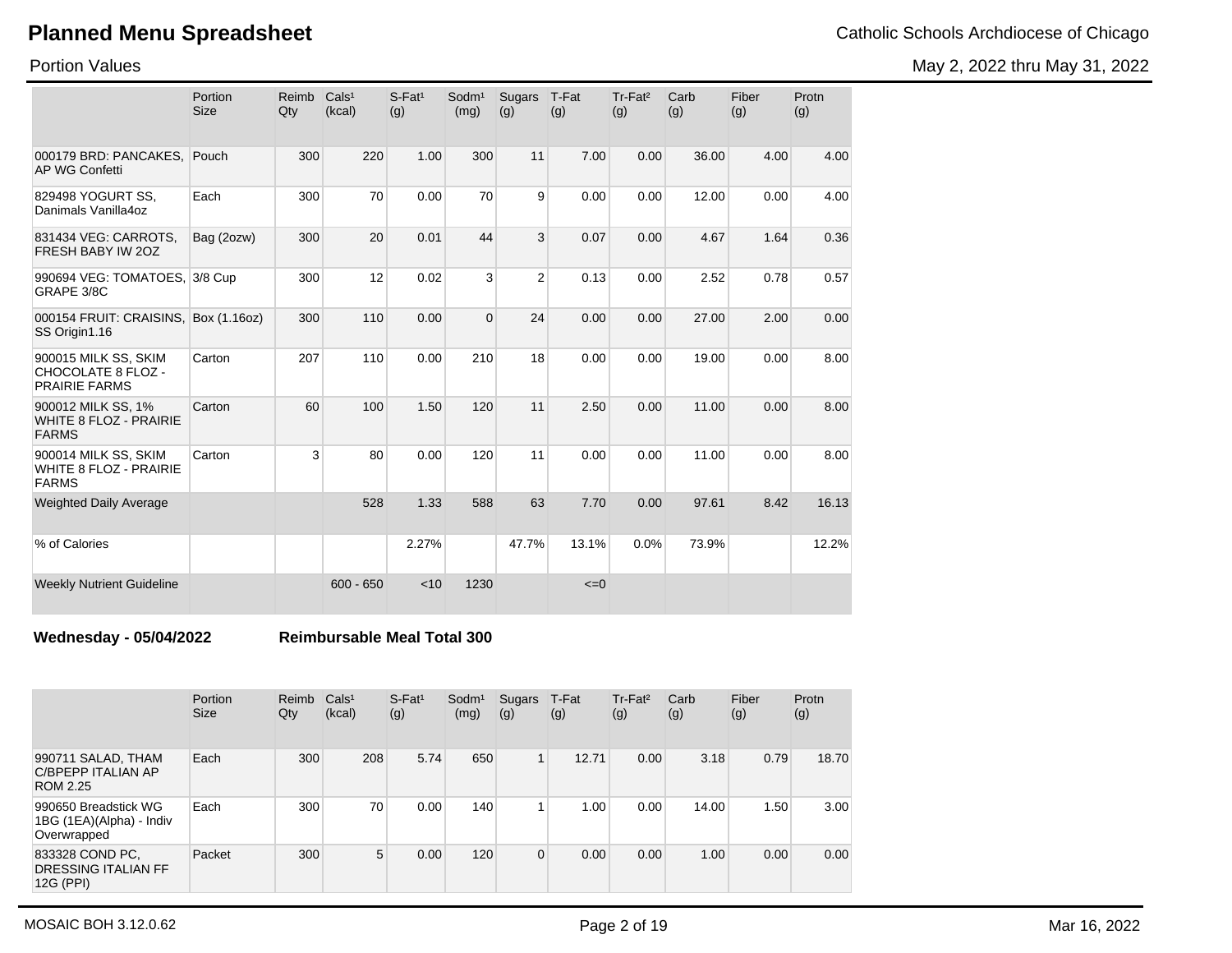May 2, 2022 thru May 31, 2022

Portion Values

|                                                                       | Portion<br><b>Size</b> | Reimb<br>Qty | Cals <sup>1</sup><br>(kcal) | $S$ -Fat <sup>1</sup><br>(g) | Sodm <sup>1</sup><br>(mg) | Sugars<br>(g)  | T-Fat<br>(g) | Tr-Fat <sup>2</sup><br>(g) | Carb<br>(g) | Fiber<br>(g) | Protn<br>(g) |
|-----------------------------------------------------------------------|------------------------|--------------|-----------------------------|------------------------------|---------------------------|----------------|--------------|----------------------------|-------------|--------------|--------------|
| 990583 VEG: PEPPERS,<br><b>GREEN JULIENNE AP</b><br>1/4c              | 1/4 Cup                | 300          | 5                           | 0.01                         | $\mathbf{1}$              | 1              | 0.04         | 0.00                       | 1.19        | 0.44         | 0.22         |
| 000108 FRUIT: CUP SS,<br><b>APPLESC CINN UNSWT</b><br>SHLF-STBL 1/2C  | Each (1/2c)            | 300          | 50                          | 0.00                         | $\Omega$                  | 12             | 0.00         | 0.00                       | 14.00       | 1.00         | 0.00         |
| 831720 BRD: CRACK SS.<br>Bear GrhmCinnWG                              | Package                | 300          | 120                         | 0.00                         | 115                       | $\overline{7}$ | 4.00         | 0.00                       | 20.00       | 1.00         | 2.00         |
| 900015 MILK SS, SKIM<br>CHOCOLATE 8 FLOZ -<br><b>PRAIRIE FARMS</b>    | Carton                 | 207          | 110                         | 0.00                         | 210                       | 18             | 0.00         | 0.00                       | 19.00       | 0.00         | 8.00         |
| 900014 MILK SS, SKIM<br><b>WHITE 8 FLOZ - PRAIRIE</b><br><b>FARMS</b> | Carton                 | 60           | 80                          | 0.00                         | 120                       | 11             | 0.00         | 0.00                       | 11.00       | 0.00         | 8.00         |
| 900012 MILK SS, 1%<br><b>WHITE 8 FLOZ - PRAIRIE</b><br><b>FARMS</b>   | Carton                 | 3            | 100                         | 1.50                         | 120                       | 11             | 2.50         | 0.00                       | 11.00       | 0.00         | 8.00         |
| <b>Weighted Daily Average</b>                                         |                        |              | 551                         | 5.77                         | 1196                      | 37             | 17.78        | 0.00                       | 68.79       | 4.73         | 31.12        |
| % of Calories                                                         |                        |              |                             | 9.42%                        |                           | 26.9%          | 29.0%        | 0.0%                       | 49.9%       |              | 22.6%        |
| <b>Weekly Nutrient Guideline</b>                                      |                        |              | $600 - 650$                 | < 10                         | 1230                      |                | $\leq=0$     |                            |             |              |              |

### **Thursday - 05/05/2022 Reimbursable Meal Total 300**

|                                                                    | <b>Portion</b><br><b>Size</b> | Reimb<br>Qty | Cals <sup>1</sup><br>(kcal) | $S-Fat1$<br>(g) | Sodm <sup>1</sup><br>(mg) | Sugars<br>(g)  | T-Fat<br>(g) | Tr-Fat <sup>2</sup><br>(g) | Carb<br>(g) | Fiber<br>(g) | Protn<br>(g) |
|--------------------------------------------------------------------|-------------------------------|--------------|-----------------------------|-----------------|---------------------------|----------------|--------------|----------------------------|-------------|--------------|--------------|
| 990569 SDW BD, CHam<br>PV WG 2.0 (2BG) (ALPHA)                     | Sandwich                      | 300          | 321                         | 6.52            | 823                       | 3              | 13.56        | 0.00                       | 29.02       | 2.00         | 21.10        |
| 825862 COND PC Mustard Each<br>6g                                  |                               | 300          | $\Omega$                    | 0.00            | 65                        | $\overline{0}$ | 0.00         | 0.00                       | 1.00        | 0.00         | 0.00         |
| 000099 VEG: SALAD,<br>Bean Three 3/4 c                             | $3/4$ cup                     | 300          | 116                         | 0.02            | 245                       | $\overline{4}$ | 2.99         | $*0.00$                    | 17.90       | 5.97         | 5.22         |
| 826343 JUICE SS,<br>Grape100% 4oz Cart                             | Each                          | 300          | 80                          | 0.00            | 15                        | 18             | 0.00         | 0.00                       | 18.00       | 0.00         | 1.00         |
| 900015 MILK SS, SKIM<br>CHOCOLATE 8 FLOZ -<br><b>PRAIRIE FARMS</b> | Carton                        | 207          | 110                         | 0.00            | 210                       | 18             | 0.00         | 0.00                       | 19.00       | 0.00         | 8.00         |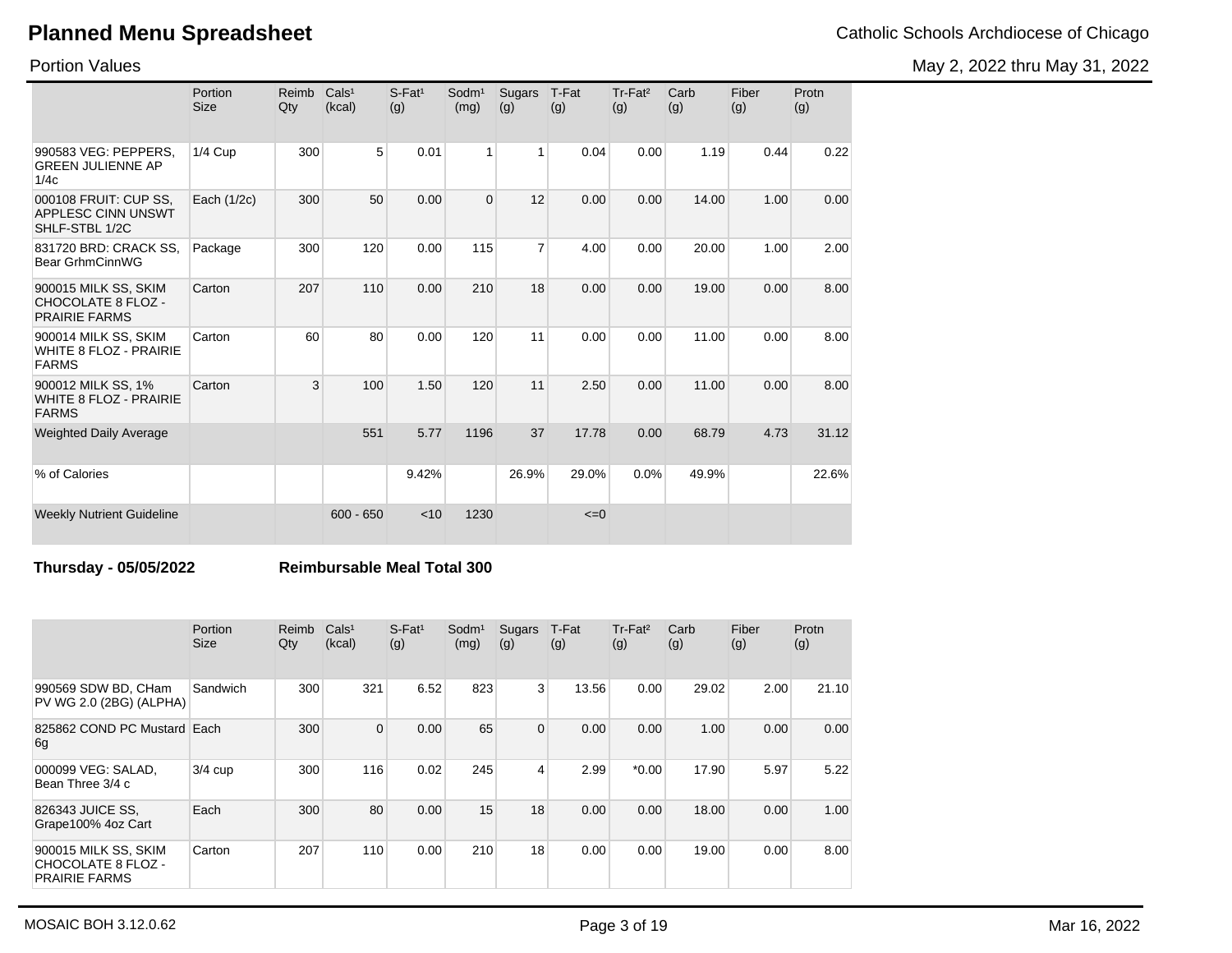May 2, 2022 thru May 31, 2022

### Portion Values

|                                                                       | Portion<br><b>Size</b> | Reimb<br>Qty   | Cals <sup>1</sup><br>(kcal) | $S$ -Fat <sup>1</sup><br>(g) | Sodm <sup>1</sup><br>(mg) | Sugars<br>(g) | T-Fat<br>(g) | Tr-Fat <sup>2</sup><br>(g) | Carb<br>(g) | Fiber<br>(g) | Protn<br>(g) |
|-----------------------------------------------------------------------|------------------------|----------------|-----------------------------|------------------------------|---------------------------|---------------|--------------|----------------------------|-------------|--------------|--------------|
| 900012 MILK SS, 1%<br><b>WHITE 8 FLOZ - PRAIRIE</b><br><b>FARMS</b>   | Carton                 | 60             | 100                         | 1.50                         | 120                       | 11            | 2.50         | 0.00                       | 11.00       | 0.00         | 8.00         |
| 900014 MILK SS, SKIM<br><b>WHITE 8 FLOZ - PRAIRIE</b><br><b>FARMS</b> | Carton                 | 3 <sup>1</sup> | 80                          | 0.00                         | 120                       | 11            | 0.00         | 0.00                       | 11.00       | 0.00         | 8.00         |
| <b>Weighted Daily Average</b>                                         |                        |                | 614                         | 6.84                         | 1318                      | 39            | 17.05        | $*0.00$                    | 81.35       | 7.97         | 34.52        |
| % of Calories                                                         |                        |                |                             | 10.03%                       |                           | 25.4%         | 25.0%        | $*0.0\%$                   | 53.0%       |              | 22.5%        |
| <b>Weekly Nutrient Guideline</b>                                      |                        |                | $600 - 650$                 | $<$ 10                       | 1230                      |               | $\leq=0$     |                            |             |              |              |

**Friday - 05/06/2022 Reimbursable Meal Total 300**

|                                                                     | Portion<br><b>Size</b> | Reimb<br>Qty | Cals <sup>1</sup><br>(kcal) | $S$ -Fat <sup>1</sup><br>(g) | Sodm <sup>1</sup><br>(mg) | <b>Sugars</b><br>(g) | T-Fat<br>(g) | Tr-Fat <sup>2</sup><br>(g) | Carb<br>(g) | Fiber<br>(g) | Protn<br>(g) |
|---------------------------------------------------------------------|------------------------|--------------|-----------------------------|------------------------------|---------------------------|----------------------|--------------|----------------------------|-------------|--------------|--------------|
| 990643 SALAD, T.HAM<br>TKY CH MZ AP W 2.0                           | Each                   | 300          | 175                         | 5.25                         | 489                       | $\overline{2}$       | 9.42         | 0.00                       | 4.41        | 0.86         | 16.53        |
| 990653 Roll, DinnerWheat<br>WG 1EA(Alpha) - Indiv<br>Overwrapped    | each                   | 300          | 80                          | 0.00                         | 160                       | 1                    | 1.50         | 0.00                       | 14.00       | 1.00         | 3.00         |
| 826059 COND PC,<br><b>DRESSING RANCH 12G</b><br>(HEINZ)             | Each                   | 300          | 49                          | 0.76                         | 101                       | $\mathbf{1}$         | 4.92         | 0.10                       | 0.91        | 0.02         | 0.10         |
| 990723 VEG: CELERY,<br>STICKS IW 50/20Z DOD                         | Bag (2ozw)             | 300          | 8                           | 0.02                         | 45                        | 1                    | 0.10         | 0.00                       | 1.68        | 0.91         | 0.39         |
| 825008 FRUIT: APPLE,<br>138CT Whole 1C                              | Each (138ct)           | 300          | 62                          | 0.03                         | $\mathbf{1}$              | 12                   | 0.20         | 0.00                       | 16.52       | 2.87         | 0.31         |
| 825953 BRD: CRACK SS,<br>GFishChd.75ozWG                            | Package                | 300          | 100                         | 0.50                         | 170                       | $\overline{0}$       | 4.00         | 0.00                       | 14.00       | 1.00         | 2.00         |
| 900015 MILK SS, SKIM<br>CHOCOLATE 8 FLOZ -<br><b>PRAIRIE FARMS</b>  | Carton                 | 207          | 110                         | 0.00                         | 210                       | 18                   | 0.00         | 0.00                       | 19.00       | 0.00         | 8.00         |
| 900012 MILK SS, 1%<br><b>WHITE 8 FLOZ - PRAIRIE</b><br><b>FARMS</b> | Carton                 | 60           | 100                         | 1.50                         | 120                       | 11                   | 2.50         | 0.00                       | 11.00       | 0.00         | 8.00         |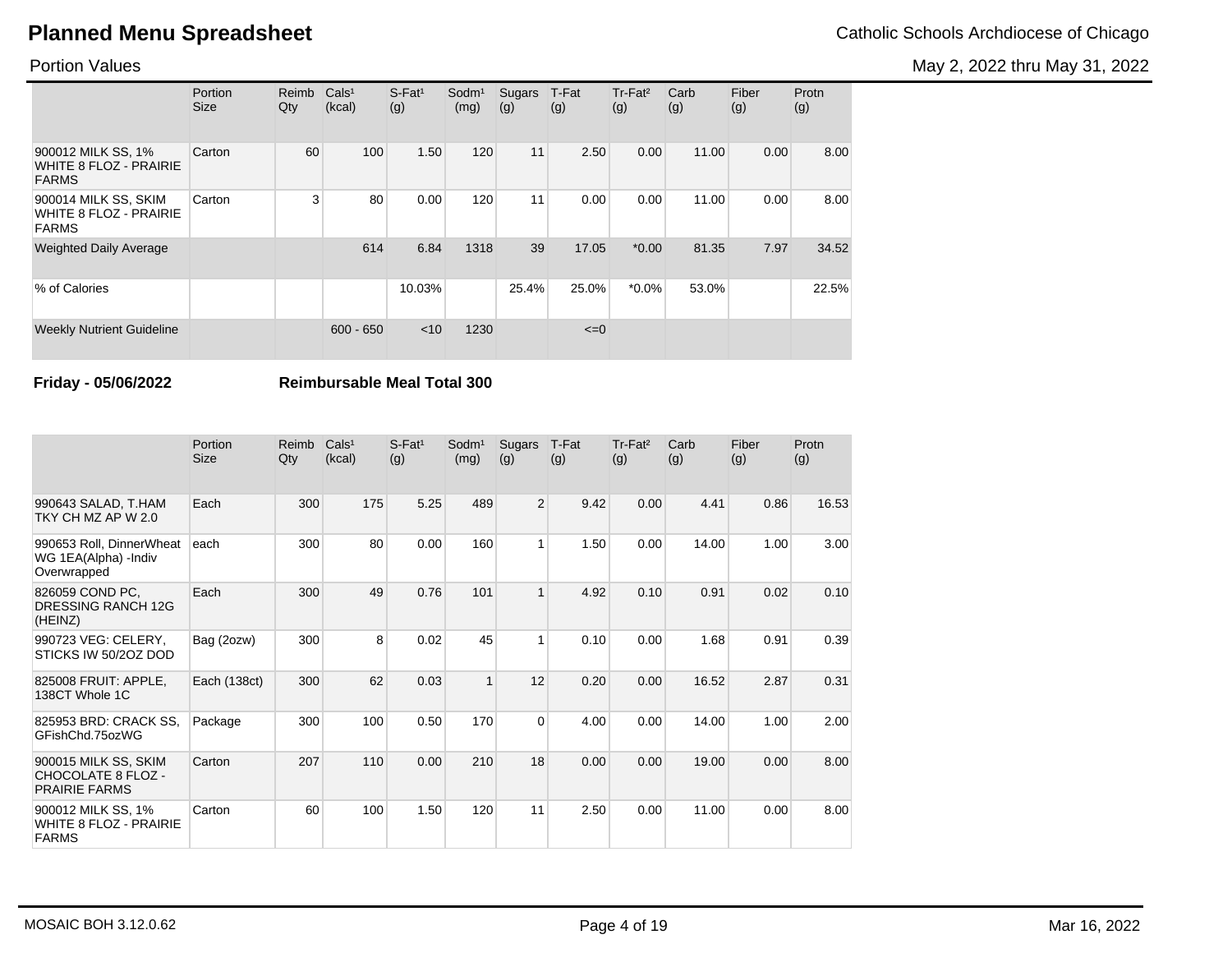May 2, 2022 thru May 31, 2022

### Portion Values

|                                                                | Portion<br><b>Size</b> | Reimb<br>Qty | Cals <sup>1</sup><br>(kcal) | $S$ -Fat <sup>1</sup><br>(g) | $S$ odm $1$<br>(mg) | Sugars<br>(g) | T-Fat<br>(g) | $Tr-Fat2$<br>(g) | Carb<br>(g) | Fiber<br>(g) | Protn<br>(g) |
|----------------------------------------------------------------|------------------------|--------------|-----------------------------|------------------------------|---------------------|---------------|--------------|------------------|-------------|--------------|--------------|
| 900014 MILK SS, SKIM<br>WHITE 8 FLOZ - PRAIRIE<br><b>FARMS</b> | Carton                 | 3            | 80                          | 0.00                         | 120                 | 11            | 0.00         | 0.00             | 11.00       | 0.00         | 8.00         |
| <b>Weighted Daily Average</b>                                  |                        |              | 571                         | 6.87                         | 1137                | 32            | 20.64        | 0.10             | 66.95       | 6.66         | 29.53        |
| % of Calories                                                  |                        |              |                             | 10.83%                       |                     | 22.4%         | 32.5%        | 0.2%             | 46.9%       |              | 20.7%        |
| <b>Weekly Nutrient Guideline</b>                               |                        |              | $600 - 650$                 | < 10                         | 1230                |               | $\leq=0$     |                  |             |              |              |

**Monday - 05/09/2022 Reimbursable Meal Total 300**

|                                                                     | Portion<br><b>Size</b> | Reimb<br>Qty | Cals <sup>1</sup><br>(kcal) | $S$ -Fat <sup>1</sup><br>(g) | Sodm <sup>1</sup><br>(mg) | Sugars<br>(g)  | T-Fat<br>(g) | Tr-Fat <sup>2</sup><br>(g) | Carb<br>(g) | Fiber<br>(g) | Protn<br>(g) |
|---------------------------------------------------------------------|------------------------|--------------|-----------------------------|------------------------------|---------------------------|----------------|--------------|----------------------------|-------------|--------------|--------------|
| 990369 Danimals,<br>Strawberry Banana Yogurt                        | ea                     | 300          | 70                          | 0.00                         | 70                        | 9              | 0.00         | 0.00                       | 12.00       | 0.00         | 4.00         |
| 831305 BRD: MUF AP,<br>Blueb 2ozWG (1BG)                            | <b>Muffin</b>          | 300          | 190                         | 2.00                         | 130                       | 16             | 6.00         | 0.00                       | 30.00       | 2.00         | 3.00         |
| 829216 CHEESE, MZ<br>String LF 1ea 1.0                              | <b>Stick</b>           | 300          | 60                          | 2.00                         | 200                       | $\mathbf{1}$   | 3.00         | 0.00                       | 1.00        | 0.00         | 7.00         |
| 990694 VEG: TOMATOES, 3/8 Cup<br>GRAPE 3/8C                         |                        | 300          | 12                          | 0.02                         | 3                         | $\overline{c}$ | 0.13         | 0.00                       | 2.52        | 0.78         | 0.57         |
| 831434 VEG: CARROTS,<br>FRESH BABY IW 2OZ                           | Bag (2ozw)             | 300          | 20                          | 0.01                         | 44                        | 3              | 0.07         | 0.00                       | 4.67        | 1.64         | 0.36         |
| 826340 JUICE SS, Frt Bld<br>100% 4oz Crt                            | Each                   | $\Omega$     | 60                          | 0.00                         | 10                        | 13             | 0.00         | 0.00                       | 14.00       | 0.00         | 0.00         |
| 900015 MILK SS, SKIM<br>CHOCOLATE 8 FLOZ -<br><b>PRAIRIE FARMS</b>  | Carton                 | 207          | 110                         | 0.00                         | 210                       | 18             | 0.00         | 0.00                       | 19.00       | 0.00         | 8.00         |
| 900012 MILK SS, 1%<br><b>WHITE 8 FLOZ - PRAIRIE</b><br><b>FARMS</b> | Carton                 | 60           | 100                         | 1.50                         | 120                       | 11             | 2.50         | 0.00                       | 11.00       | 0.00         | 8.00         |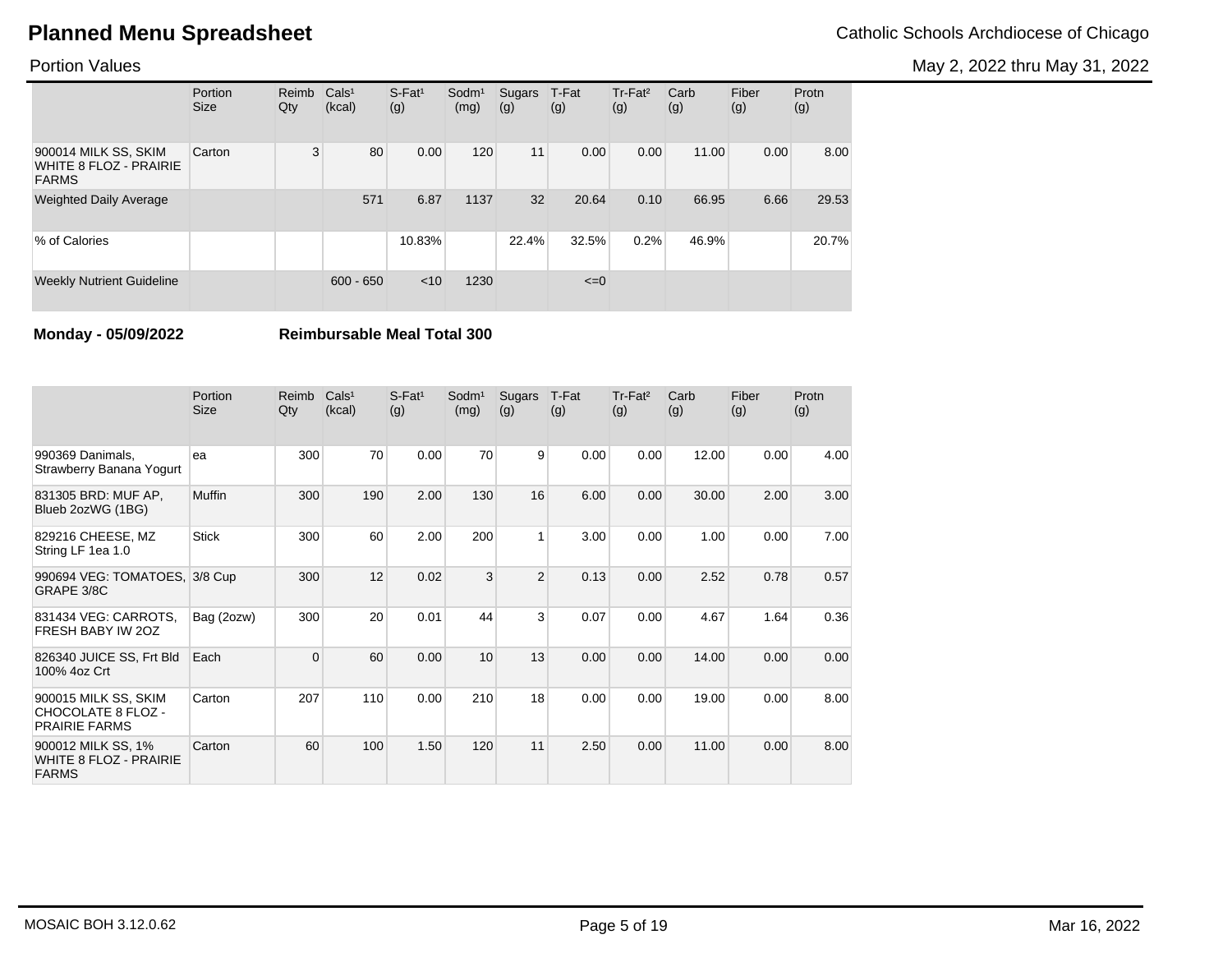May 2, 2022 thru May 31, 2022

### Portion Values

|                                                                       | Portion<br><b>Size</b> | Reimb<br>Qty | Cals <sup>1</sup><br>(kcal) | $S$ -Fat <sup>1</sup><br>(g) | Sodm <sup>1</sup><br>(mg) | Sugars<br>(g) | T-Fat<br>(g) | Tr-Fat <sup>2</sup><br>(g) | Carb<br>(g) | Fiber<br>(g) | Protn<br>(g) |
|-----------------------------------------------------------------------|------------------------|--------------|-----------------------------|------------------------------|---------------------------|---------------|--------------|----------------------------|-------------|--------------|--------------|
| 900014 MILK SS, SKIM<br><b>WHITE 8 FLOZ - PRAIRIE</b><br><b>FARMS</b> | Carton                 | 3            | 80                          | 0.00                         | 120                       | 11            | 0.00         | 0.00                       | 11.00       | 0.00         | 8.00         |
| <b>Weighted Daily Average</b>                                         |                        |              | 448                         | 4.33                         | 618                       | 45            | 9.70         | 0.00                       | 65.61       | 4.42         | 22.13        |
| % of Calories                                                         |                        |              |                             | 8.70%                        |                           | 40.2%         | 19.5%        | $0.0\%$                    | 58.6%       |              | 19.8%        |
| <b>Weekly Nutrient Guideline</b>                                      |                        |              | $600 - 650$                 | $<$ 10                       | 1230                      |               | $\leq=0$     |                            |             |              |              |

**Tuesday - 05/10/2022 Reimbursable Meal Total 300**

|                                                                           | Portion<br><b>Size</b> | Reimb<br>Qty | Cals <sup>1</sup><br>(kcal) | $S$ -Fat <sup>1</sup><br>(g) | Sodm <sup>1</sup><br>(mg) | Sugars<br>(g) | T-Fat<br>(g) | Tr-Fat <sup>2</sup><br>(g) | Carb<br>(g) | Fiber<br>(g) | Protn<br>(g) |
|---------------------------------------------------------------------------|------------------------|--------------|-----------------------------|------------------------------|---------------------------|---------------|--------------|----------------------------|-------------|--------------|--------------|
| 990644 PACK: PEPP<br>CHXBF, CH CUBES,<br>FLTBRD MINI WG 2(1BG)            | Pack                   | 300          | 320                         | 9.31                         | 917                       | $\mathbf{1}$  | 21.83        | 0.00                       | 14.07       | 1.00         | 17.49        |
| 990551 VEG: SALAD,<br>POTATO AP 3/4C (1/2C<br>VEG)                        | $3/4$ Cup              | 300          | 330                         | 3.00                         | 810                       | 11            | 18.01        | 0.00                       | 40.52       | 4.50         | 3.00         |
| 831434 VEG: CARROTS,<br>FRESH BABY IW 20Z                                 | Bag (2ozw)             | 300          | 20                          | 0.01                         | 44                        | 3             | 0.07         | 0.00                       | 4.67        | 1.64         | 0.36         |
| 826581 FRUIT: ORANGE<br>138ct Whole 1/2c                                  | Each(138ct)            | $\Omega$     | 47                          | 0.02                         | $\Omega$                  | 9             | 0.12         | 0.00                       | 11.73       | 2.40         | 0.94         |
| 900015 MILK SS, SKIM<br><b>CHOCOLATE 8 FLOZ -</b><br><b>PRAIRIE FARMS</b> | Carton                 | 207          | 110                         | 0.00                         | 210                       | 18            | 0.00         | 0.00                       | 19.00       | 0.00         | 8.00         |
| 900012 MILK SS, 1%<br><b>WHITE 8 FLOZ - PRAIRIE</b><br><b>FARMS</b>       | Carton                 | 60           | 100                         | 1.50                         | 120                       | 11            | 2.50         | 0.00                       | 11.00       | 0.00         | 8.00         |
| 900014 MILK SS, SKIM<br><b>WHITE 8 FLOZ - PRAIRIE</b><br><b>FARMS</b>     | Carton                 | 3            | 80                          | 0.00                         | 120                       | 11            | 0.00         | 0.00                       | 11.00       | 0.00         | 8.00         |
| <b>Weighted Daily Average</b>                                             |                        |              | 766                         | 12.63                        | 1942                      | 29            | 40.41        | 0.00                       | 74.68       | 7.15         | 28.05        |
| % of Calories                                                             |                        |              |                             | 14.84%                       |                           | 15.1%         | 47.5%        | 0.0%                       | 39.0%       |              | 14.6%        |
| <b>Weekly Nutrient Guideline</b>                                          |                        |              | $600 - 650$                 | < 10                         | 1230                      |               | $\leq=0$     |                            |             |              |              |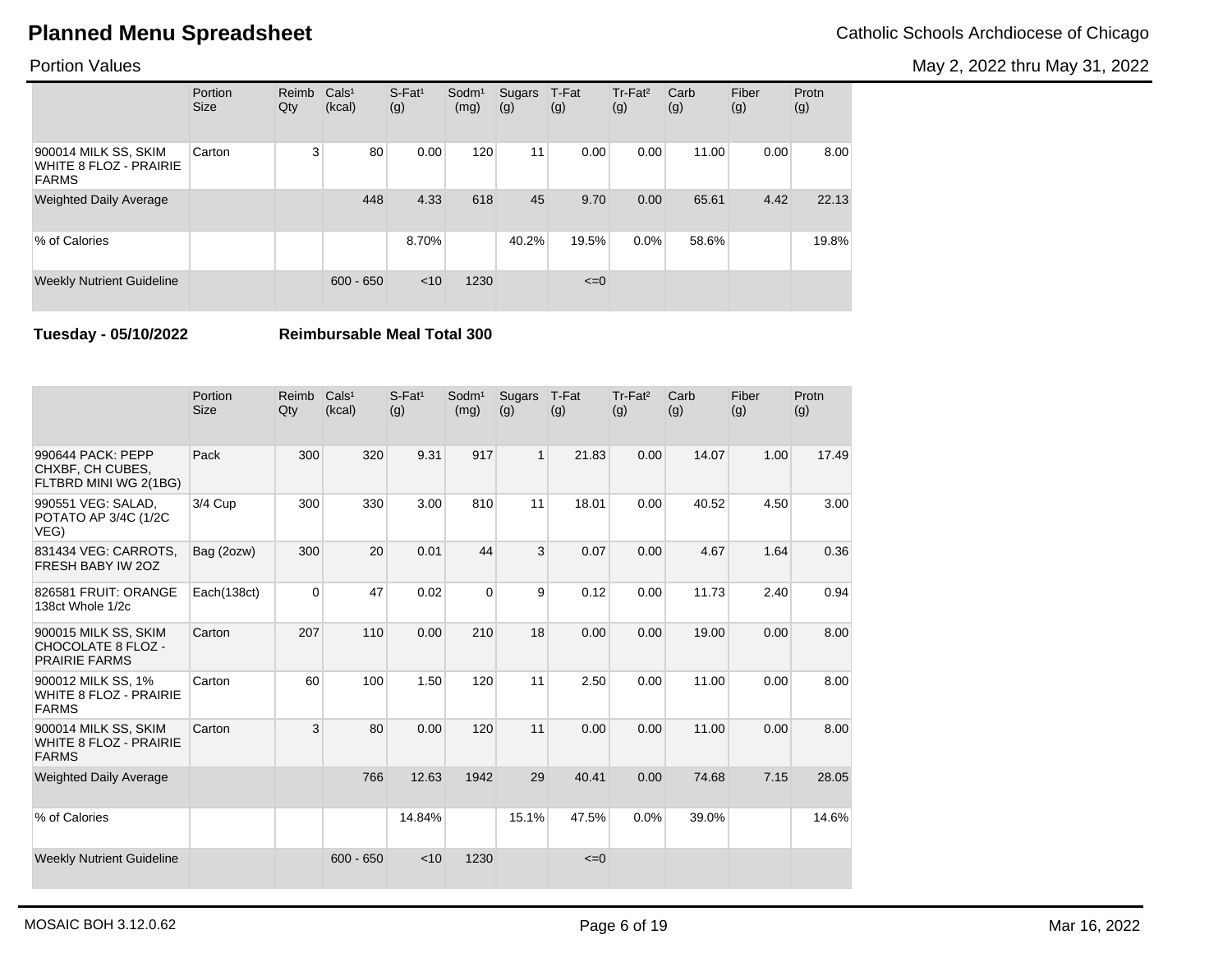May 2, 2022 thru May 31, 2022

Portion Values

**Wednesday - 05/11/2022 Reimbursable Meal Total 300**

|                                                                       | Portion<br><b>Size</b> | Reimb<br>Qty | Cals <sup>1</sup><br>(kcal) | $S$ -Fat <sup>1</sup><br>(g) | Sodm <sup>1</sup><br>(mg) | Sugars<br>(g)  | T-Fat<br>(g) | Tr-Fat <sup>2</sup><br>(g) | Carb<br>(g) | Fiber<br>(g) | Protn<br>(g) |
|-----------------------------------------------------------------------|------------------------|--------------|-----------------------------|------------------------------|---------------------------|----------------|--------------|----------------------------|-------------|--------------|--------------|
| 990673 SDW HD, TKY<br>(JENNIE-O SLICED) PV<br>WG 2 (2BG) (ALPHA)      | Sandwich               | 300          | 308                         | 5.42                         | 728                       | $\overline{3}$ | 12.00        | 0.00                       | 29.00       | 2.50         | 22.17        |
| 825862 COND PC Mustard Each<br>6g                                     |                        | 300          | $\mathbf 0$                 | 0.00                         | 65                        | $\mathbf{0}$   | 0.00         | 0.00                       | 1.00        | 0.00         | 0.00         |
| 000099 VEG: SALAD,<br>Bean Three 3/4 c                                | $3/4$ cup              | 300          | 116                         | 0.02                         | 245                       | 4              | 2.99         | $*0.00$                    | 17.90       | 5.97         | 5.22         |
| 833552 FRUIT: CRAISINS,<br>SS Orange1.16                              | Each (1.16oz)          | $\Omega$     | 110                         | 0.00                         | $\overline{0}$            | 24             | 0.00         | 0.00                       | 27.00       | 2.00         | 0.00         |
| 900015 MILK SS, SKIM<br>CHOCOLATE 8 FLOZ -<br><b>PRAIRIE FARMS</b>    | Carton                 | 207          | 110                         | 0.00                         | 210                       | 18             | 0.00         | 0.00                       | 19.00       | 0.00         | 8.00         |
| 900012 MILK SS, 1%<br><b>WHITE 8 FLOZ - PRAIRIE</b><br><b>FARMS</b>   | Carton                 | 60           | 100                         | 1.50                         | 120                       | 11             | 2.50         | 0.00                       | 11.00       | 0.00         | 8.00         |
| 900014 MILK SS, SKIM<br><b>WHITE 8 FLOZ - PRAIRIE</b><br><b>FARMS</b> | Carton                 | 3            | 80                          | 0.00                         | 120                       | 11             | 0.00         | 0.00                       | 11.00       | 0.00         | 8.00         |
| <b>Weighted Daily Average</b>                                         |                        |              | 521                         | 5.74                         | 1208                      | 21             | 15.49        | $*0.00$                    | 63.32       | 8.47         | 34.59        |
| % of Calories                                                         |                        |              |                             | 9.92%                        |                           | 16.1%          | 26.8%        | $*0.0\%$                   | 48.6%       |              | 26.6%        |
| <b>Weekly Nutrient Guideline</b>                                      |                        |              | $600 - 650$                 | < 10                         | 1230                      |                | $\leq=0$     |                            |             |              |              |

**Thursday - 05/12/2022 Reimbursable Meal Total 300**

|                                                                 | Portion<br><b>Size</b> | Reimb<br>Qty | Cals <sup>1</sup><br>(kcal) | $S$ -Fat <sup>1</sup><br>(g) | Sodm <sup>1</sup><br>(mg) | Sugars<br>(g) | T-Fat<br>(g) | $Tr-Fat2$<br>(g) | Carb<br>(g) | Fiber<br>(g) | Protn<br>(g) |
|-----------------------------------------------------------------|------------------------|--------------|-----------------------------|------------------------------|---------------------------|---------------|--------------|------------------|-------------|--------------|--------------|
| 990738 SALAD, ChixPop<br>CH AP ROMAINE 2.5<br>(1BG)             | Each                   | 300          | 315                         | 5.79                         | 486                       | 1             | 19.04        | 0.00             | 16.87       | 3.85         | 18.87        |
| 990653 Roll, DinnerWheat<br>WG 1EA(Alpha) -Indiv<br>Overwrapped | leach                  | 300          | 80                          | 0.00                         | 160                       | 1             | .50          | 0.00             | 14.00       | 1.00         | 3.00         |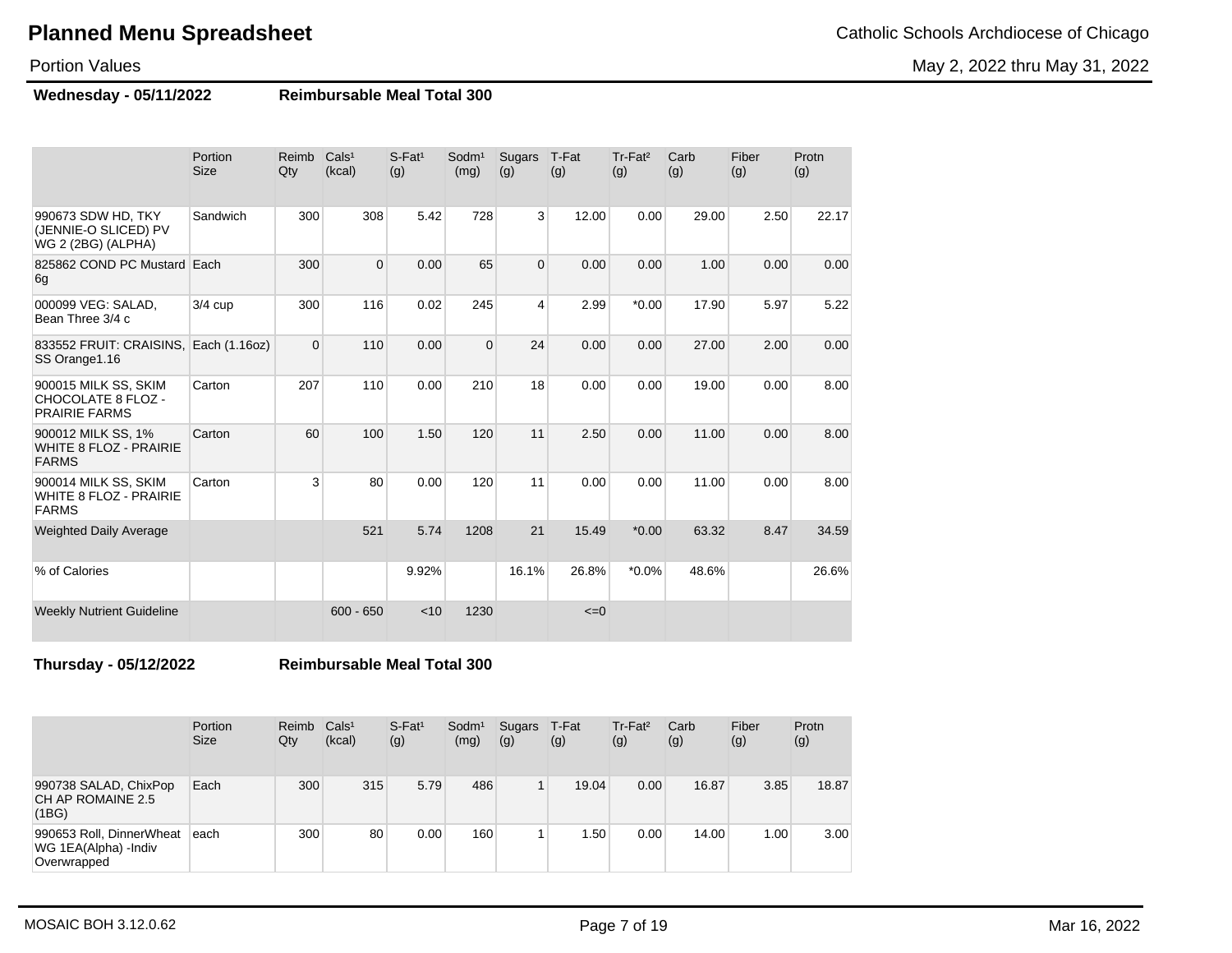Portion Values

|  | Catholic Schools Archdiocese of Chicag |  |
|--|----------------------------------------|--|

May 2, 2022 thru May 31, 2022

|                                                                               | Portion<br><b>Size</b> | Reimb<br>Qty | Cals <sup>1</sup><br>(kcal) | $S$ -Fat <sup>1</sup><br>(g) | Sodm <sup>1</sup><br>(mg) | Sugars<br>(g)  | T-Fat<br>(g) | Tr-Fat <sup>2</sup><br>(g) | Carb<br>(g) | Fiber<br>(g) | Protn<br>(g) |
|-------------------------------------------------------------------------------|------------------------|--------------|-----------------------------|------------------------------|---------------------------|----------------|--------------|----------------------------|-------------|--------------|--------------|
| 833326 COND PC,<br><b>DRESSING RANCH</b><br><b>BUTTERMILK FF 12G</b><br>(PPI) | Each                   | 300          | 10                          | 0.00                         | 125                       | 1              | 0.00         | 0.00                       | 2.00        | 0.00         | 0.00         |
| 990723 VEG: CELERY,<br>STICKS IW 50/2OZ DOD                                   | Bag (2ozw)             | 300          | 8                           | 0.02                         | 45                        |                | 0.10         | 0.00                       | 1.68        | 0.91         | 0.39         |
| 825008 FRUIT: APPLE,<br>138CT Whole 1C                                        | Each (138ct)           | 300          | 62                          | 0.03                         | $\mathbf{1}$              | 12             | 0.20         | 0.00                       | 16.52       | 2.87         | 0.31         |
| 831720 BRD: CRACK SS,<br>Bear GrhmCinnWG                                      | Package                | 300          | 120                         | 0.00                         | 115                       | $\overline{7}$ | 4.00         | 0.00                       | 20.00       | 1.00         | 2.00         |
| 900015 MILK SS, SKIM<br><b>CHOCOLATE 8 FLOZ -</b><br><b>PRAIRIE FARMS</b>     | Carton                 | 207          | 110                         | 0.00                         | 210                       | 18             | 0.00         | 0.00                       | 19.00       | 0.00         | 8.00         |
| 900014 MILK SS, SKIM<br><b>WHITE 8 FLOZ - PRAIRIE</b><br><b>FARMS</b>         | Carton                 | 60           | 80                          | 0.00                         | 120                       | 11             | 0.00         | 0.00                       | 11.00       | 0.00         | 8.00         |
| 900012 MILK SS, 1%<br><b>WHITE 8 FLOZ - PRAIRIE</b><br><b>FARMS</b>           | Carton                 | 3            | 100                         | 1.50                         | 120                       | 11             | 2.50         | 0.00                       | 11.00       | 0.00         | 8.00         |
| <b>Weighted Daily Average</b>                                                 |                        |              | 688                         | 5.86                         | 1103                      | 38             | 24.86        | 0.00                       | 86.50       | 9.62         | 31.78        |
| % of Calories                                                                 |                        |              |                             | 7.67%                        |                           | 22.1%          | 32.5%        | 0.0%                       | 50.3%       |              | 18.5%        |
| <b>Weekly Nutrient Guideline</b>                                              |                        |              | $600 - 650$                 | < 10                         | 1230                      |                | $\leq=0$     |                            |             |              |              |

### **Friday - 05/13/2022 Reimbursable Meal Total 300**

|                                                                 | Portion<br><b>Size</b> | Reimb<br>Qty | Cals <sup>1</sup><br>(kcal) | $S$ -Fat <sup>1</sup><br>(g) | Sodm <sup>1</sup><br>(mg) | Sugars T-Fat<br>(g) | (g)   | Tr-Fat <sup>2</sup><br>(g) | Carb<br>(g) | Fiber<br>(g) | Protn<br>(g) |
|-----------------------------------------------------------------|------------------------|--------------|-----------------------------|------------------------------|---------------------------|---------------------|-------|----------------------------|-------------|--------------|--------------|
| 990674 SDW BN, CHAM<br>TKY(JENNIE-O SLCD) PV<br>WG 2(2BG)(ALPHA | Sandwich               | 300          | 325                         | 6.01                         | 762                       | 4                   | 12.78 | 0.00                       | 28.01       | 2.00         | 22.55        |
| 828881 COND PC<br><b>MAYONNAISE FF 12G</b>                      | Each                   | 300          | 11                          | 0.03                         | 101                       | $\mathbf{1}$        | 0.10  | 0.00                       | 2.57        | 0.24         | 0.06         |
| 825931 VEG: CORN, FZ<br>CKD 1/2c                                | $1/2$ Cup              | 300          | 68                          | 0.09                         |                           | 3                   | 0.56  | 0.00                       | 16.25       | 2.02         | 2.15         |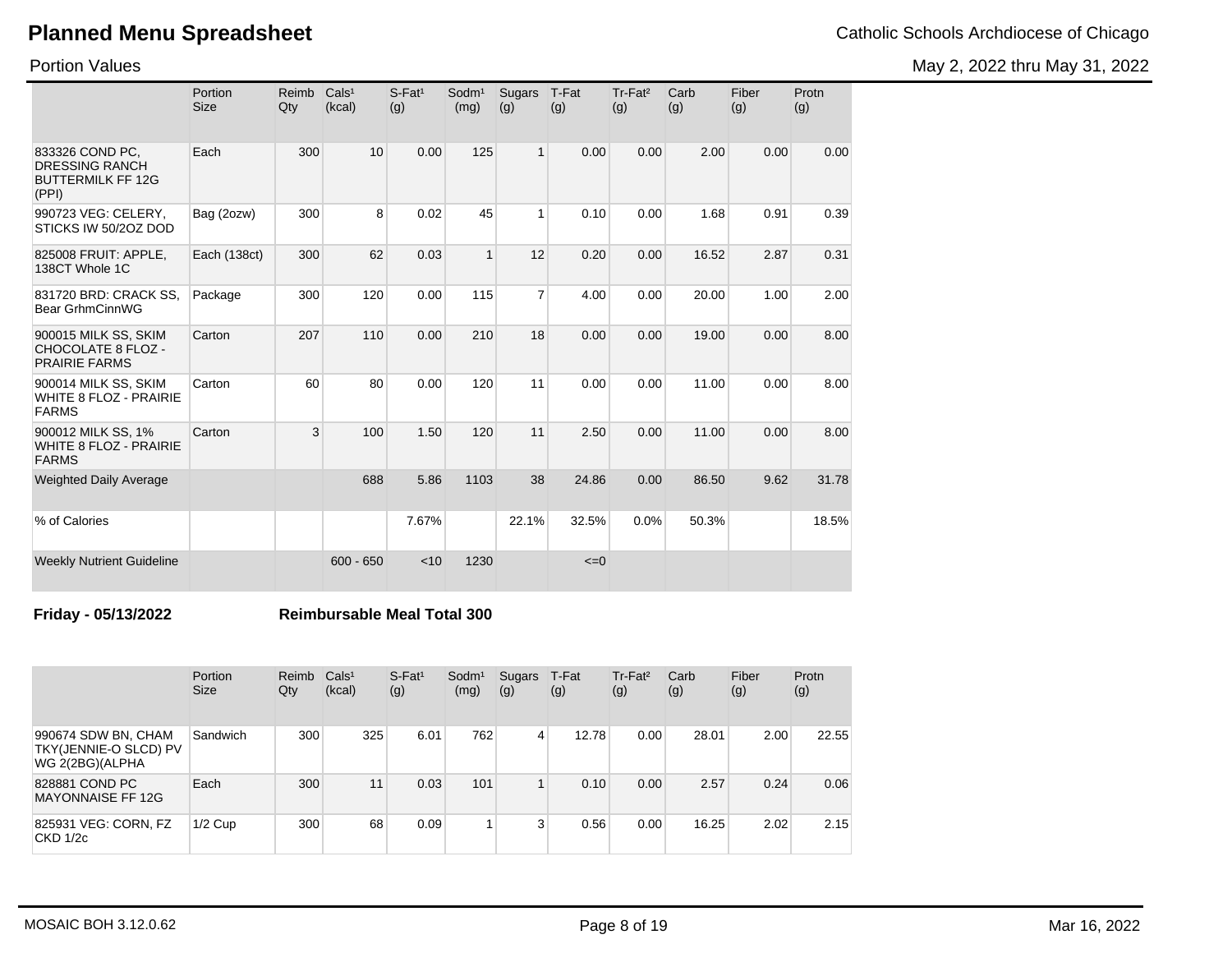May 2, 2022 thru May 31, 2022

Portion Values

|                                                                       | Portion<br><b>Size</b> | Reimb<br>Qty | Cals <sup>1</sup><br>(kcal) | $S$ -Fat <sup>1</sup><br>(g) | Sodm <sup>1</sup><br>(mg) | Sugars<br>(g) | T-Fat<br>(g) | Tr-Fat <sup>2</sup><br>(g) | Carb<br>(g) | Fiber<br>(g) | Protn<br>(g) |
|-----------------------------------------------------------------------|------------------------|--------------|-----------------------------|------------------------------|---------------------------|---------------|--------------|----------------------------|-------------|--------------|--------------|
| 990583 VEG: PEPPERS,<br><b>GREEN JULIENNE AP</b><br>1/4c              | $1/4$ Cup              | 300          | 5                           | 0.01                         | $\mathbf{1}$              | $\mathbf{1}$  | 0.04         | 0.00                       | 1.19        | 0.44         | 0.22         |
| 000116 FRUIT: CUP SS,<br>APPLESC UNSWT SHLF-<br>STBL 1/2C             | Each (1/2c)            | $\Omega$     | 50                          | 0.00                         | $\Omega$                  | 12            | 0.00         | 0.00                       | 14.00       | 1.00         | 0.00         |
| 900015 MILK SS, SKIM<br>CHOCOLATE 8 FLOZ -<br><b>PRAIRIE FARMS</b>    | Carton                 | 207          | 110                         | 0.00                         | 210                       | 18            | 0.00         | 0.00                       | 19.00       | 0.00         | 8.00         |
| 900012 MILK SS, 1%<br><b>WHITE 8 FLOZ - PRAIRIE</b><br><b>FARMS</b>   | Carton                 | 60           | 100                         | 1.50                         | 120                       | 11            | 2.50         | 0.00                       | 11.00       | 0.00         | 8.00         |
| 900014 MILK SS, SKIM<br><b>WHITE 8 FLOZ - PRAIRIE</b><br><b>FARMS</b> | Carton                 | 3            | 80                          | 0.00                         | 120                       | 11            | 0.00         | 0.00                       | 11.00       | 0.00         | 8.00         |
| <b>Weighted Daily Average</b>                                         |                        |              | 507                         | 6.44                         | 1034                      | 23            | 13.99        | 0.00                       | 63.44       | 4.70         | 32.18        |
| % of Calories                                                         |                        |              |                             | 11.43%                       |                           | 18.1%         | 24.8%        | 0.0%                       | 50.1%       |              | 25.4%        |
| <b>Weekly Nutrient Guideline</b>                                      |                        |              | $600 - 650$                 | $<$ 10                       | 1230                      |               | $\leq=0$     |                            |             |              |              |

**Monday - 05/16/2022 Reimbursable Meal Total 300**

|                                                         | Portion<br><b>Size</b> | Reimb<br>Qty | Cals <sup>1</sup><br>(kcal) | $S$ -Fat <sup>1</sup><br>(g) | Sodm <sup>1</sup><br>(mg) | Sugars<br>(g)  | T-Fat<br>(g) | Tr-Fat <sup>2</sup><br>(g) | Carb<br>(g) | Fiber<br>(g) | Protn<br>(g) |
|---------------------------------------------------------|------------------------|--------------|-----------------------------|------------------------------|---------------------------|----------------|--------------|----------------------------|-------------|--------------|--------------|
| 831183 CHIX Popcorn, AP<br>WG 2.0                       | Serving                | 300          | 256                         | 2.78                         | 389                       | $\mathbf{1}$   | 14.46        | 0.00                       | 15.58       | 3.34         | 15.58        |
| 827153 BRD: PRETZEL,<br>Soft Rod1ozWG1ea                | Each                   | 300          | 70                          | 0.00                         | 40                        | $\overline{0}$ | 0.50         | 0.00                       | 14.00       | 1.00         | 2.00         |
| 826059 COND PC,<br><b>DRESSING RANCH 12G</b><br>(HEINZ) | Each                   | 300          | 49                          | 0.76                         | 101                       | 1              | 4.92         | 0.10                       | 0.91        | 0.02         | 0.10         |
| 990551 VEG: SALAD,<br>POTATO AP 3/4C (1/2C<br>VEG)      | $3/4$ Cup              | 300          | 330                         | 3.00                         | 810                       | 11             | 18.01        | 0.00                       | 40.52       | 4.50         | 3.00         |
| 831434 VEG: CARROTS,<br>FRESH BABY IW 20Z               | Bag (2ozw)             | 300          | 20                          | 0.01                         | 44                        | 3              | 0.07         | 0.00                       | 4.67        | 1.64         | 0.36         |
| 826581 FRUIT: ORANGE<br>138ct Whole 1/2c                | Each(138ct)            | 300          | 47                          | 0.02                         | $\mathbf 0$               | 9              | 0.12         | 0.00                       | 11.73       | 2.40         | 0.94         |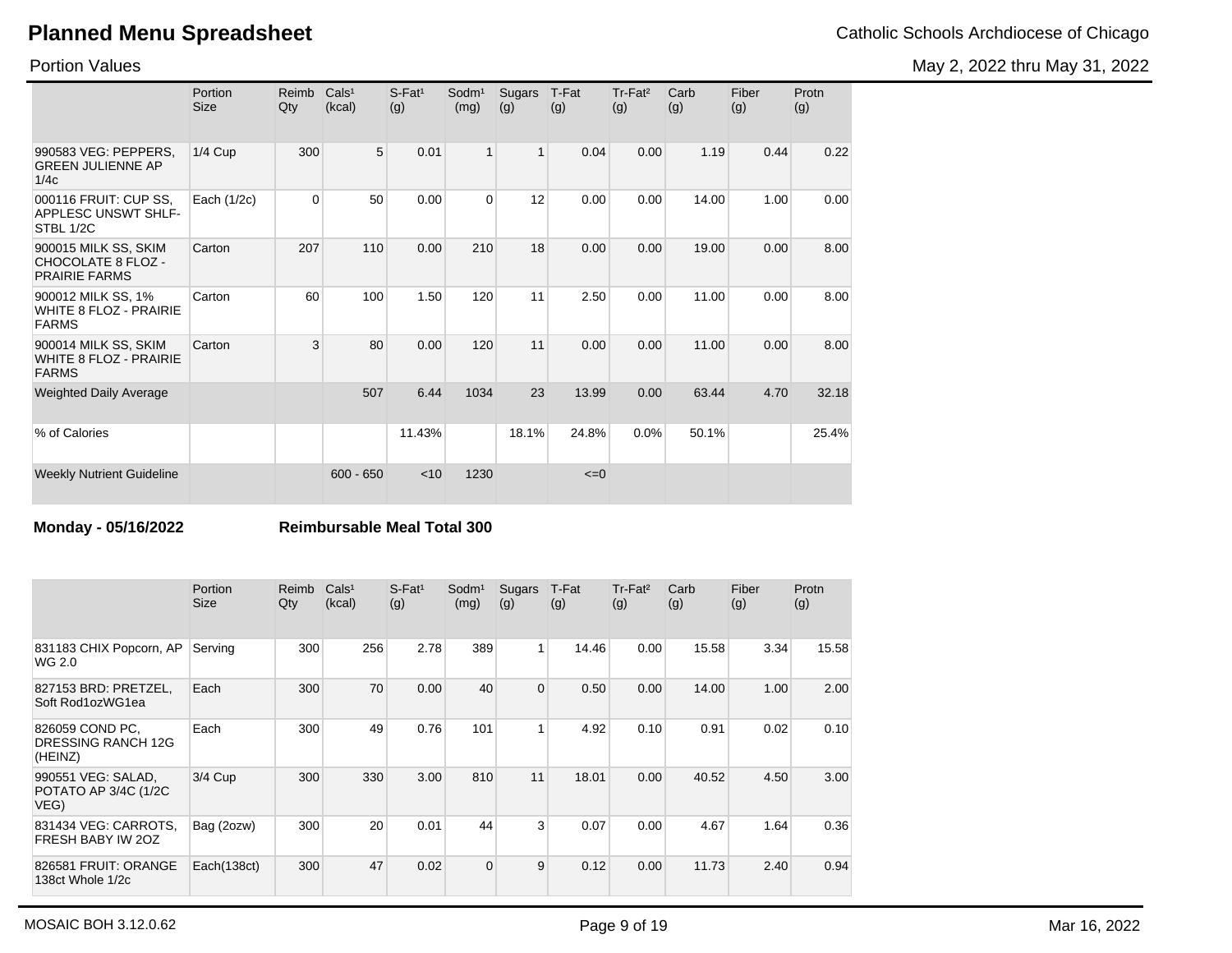Portion Values

|                                                                    | Portion<br><b>Size</b> | Reimb<br>Qty | Cals <sup>1</sup><br>(kcal) | $S$ -Fat <sup>1</sup><br>(g) | Sodm <sup>1</sup><br>(mg) | Sugars<br>(g) | T-Fat<br>(g) | $Tr-Fat2$<br>(g) | Carb<br>(g) | Fiber<br>(g) | Protn<br>(g) |
|--------------------------------------------------------------------|------------------------|--------------|-----------------------------|------------------------------|---------------------------|---------------|--------------|------------------|-------------|--------------|--------------|
| 900015 MILK SS, SKIM<br>CHOCOLATE 8 FLOZ -<br><b>PRAIRIE FARMS</b> | Carton                 | 207          | 110                         | 0.00                         | 210                       | 18            | 0.00         | 0.00             | 19.00       | 0.00         | 8.00         |
| 900014 MILK SS, SKIM<br>WHITE 8 FLOZ - PRAIRIE<br><b>FARMS</b>     | Carton                 | 60           | 80                          | 0.00                         | 120                       | 11            | 0.00         | 0.00             | 11.00       | 0.00         | 8.00         |
| 900012 MILK SS, 1%<br>WHITE 8 FLOZ - PRAIRIE<br><b>FARMS</b>       | Carton                 | 3            | 100                         | 1.50                         | 120                       | 11            | 2.50         | 0.00             | 11.00       | 0.00         | 8.00         |
| <b>Weighted Daily Average</b>                                      |                        |              | 864                         | 6.59                         | 1555                      | 39            | 38.11        | 0.10             | 102.82      | 12.90        | 29.18        |
| % of Calories                                                      |                        |              |                             | 6.86%                        |                           | 18.1%         | 39.7%        | 0.1%             | 47.6%       |              | 13.5%        |
| <b>Weekly Nutrient Guideline</b>                                   |                        |              | $600 - 650$                 | $<$ 10                       | 1230                      |               | $\leq=0$     |                  |             |              |              |

**Tuesday - 05/17/2022 Reimbursable Meal Total 300**

|                                                                     | Portion<br><b>Size</b> | Reimb<br>Qty | Cals <sup>1</sup><br>(kcal) | $S$ -Fat <sup>1</sup><br>(g) | Sodm <sup>1</sup><br>(mg) | Sugars<br>(g)  | T-Fat<br>(g) | Tr-Fat <sup>2</sup><br>(g) | Carb<br>(g) | Fiber<br>(g) | Protn<br>(g) |
|---------------------------------------------------------------------|------------------------|--------------|-----------------------------|------------------------------|---------------------------|----------------|--------------|----------------------------|-------------|--------------|--------------|
| 000179 BRD: PANCAKES,<br>AP WG Confetti                             | Pouch                  | 300          | 220                         | 1.00                         | 300                       | 11             | 7.00         | 0.00                       | 36.00       | 4.00         | 4.00         |
| 829498 YOGURT SS.<br>Danimals Vanilla4oz                            | Each                   | 300          | 70                          | 0.00                         | 70                        | 9              | 0.00         | 0.00                       | 12.00       | 0.00         | 4.00         |
| 831434 VEG: CARROTS,<br>FRESH BABY IW 20Z                           | Bag (2ozw)             | 300          | 20                          | 0.01                         | 44                        | 3              | 0.07         | 0.00                       | 4.67        | 1.64         | 0.36         |
| 990694 VEG: TOMATOES, 3/8 Cup<br>GRAPE 3/8C                         |                        | 300          | 12                          | 0.02                         | 3                         | $\overline{2}$ | 0.13         | 0.00                       | 2.52        | 0.78         | 0.57         |
| 825008 FRUIT: APPLE,<br>138CT Whole 1C                              | Each (138ct)           | 300          | 62                          | 0.03                         | $\mathbf{1}$              | 12             | 0.20         | 0.00                       | 16.52       | 2.87         | 0.31         |
| 900015 MILK SS, SKIM<br>CHOCOLATE 8 FLOZ -<br><b>PRAIRIE FARMS</b>  | Carton                 | 207          | 110                         | 0.00                         | 210                       | 18             | 0.00         | 0.00                       | 19.00       | 0.00         | 8.00         |
| 900012 MILK SS, 1%<br><b>WHITE 8 FLOZ - PRAIRIE</b><br><b>FARMS</b> | Carton                 | 60           | 100                         | 1.50                         | 120                       | 11             | 2.50         | 0.00                       | 11.00       | 0.00         | 8.00         |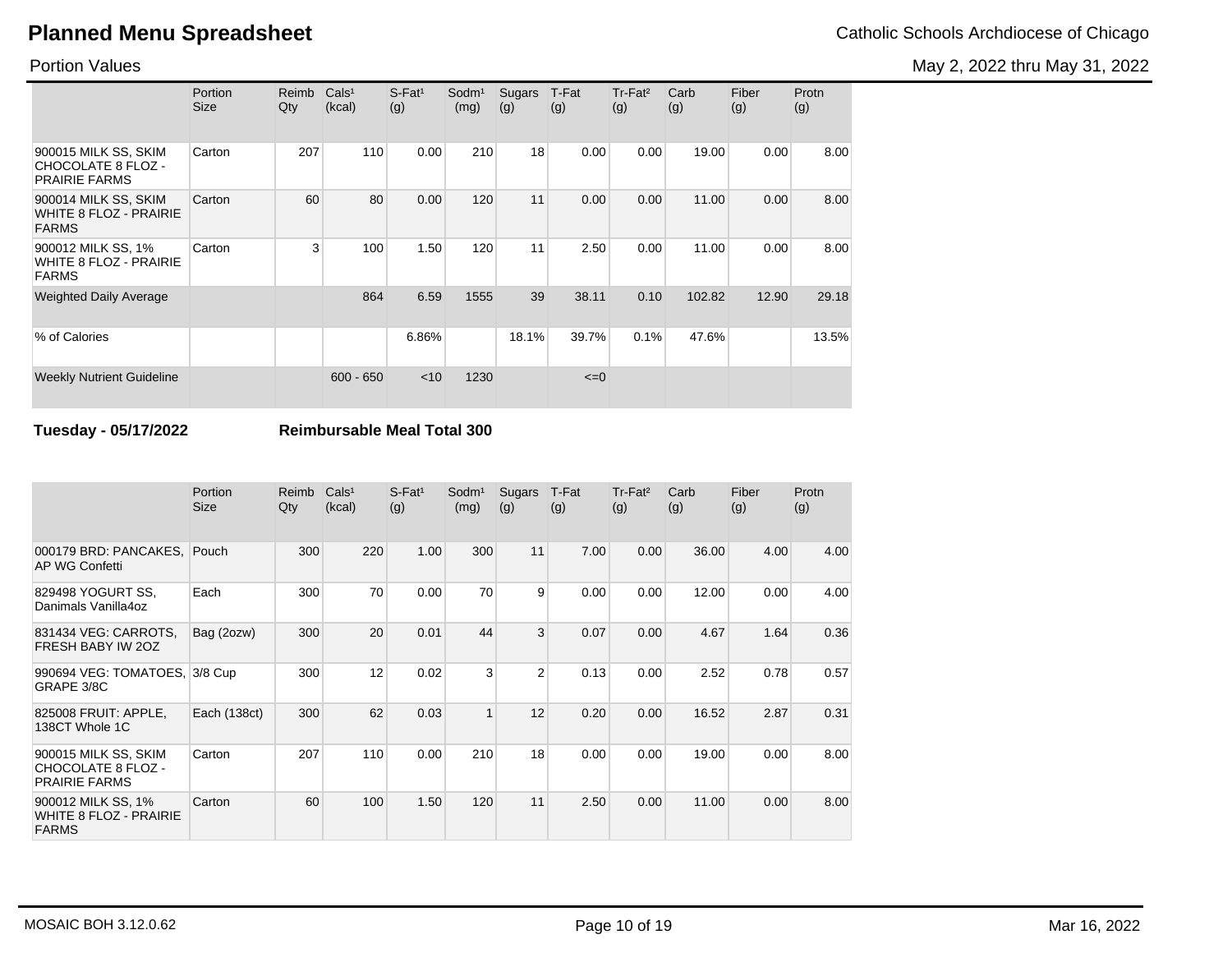May 2, 2022 thru May 31, 2022

### Portion Values

|                                                                       | Portion<br><b>Size</b> | Reimb<br>Qty | Cals <sup>1</sup><br>(kcal) | $S$ -Fat <sup>1</sup><br>(g) | Sodm <sup>1</sup><br>(mg) | Sugars<br>(g) | T-Fat<br>(g) | $Tr-Fat2$<br>(g) | Carb<br>(g) | Fiber<br>(g) | Protn<br>(g) |
|-----------------------------------------------------------------------|------------------------|--------------|-----------------------------|------------------------------|---------------------------|---------------|--------------|------------------|-------------|--------------|--------------|
| 900014 MILK SS, SKIM<br><b>WHITE 8 FLOZ - PRAIRIE</b><br><b>FARMS</b> | Carton                 | 3            | 80                          | 0.00                         | 120                       | 11            | 0.00         | 0.00             | 11.00       | 0.00         | 8.00         |
| <b>Weighted Daily Average</b>                                         |                        |              | 480                         | 1.36                         | 589                       | 52            | 7.91         | 0.00             | 87.13       | 9.29         | 16.44        |
| % of Calories                                                         |                        |              |                             | 2.55%                        |                           | 43.3%         | 14.8%        | $0.0\%$          | 72.6%       |              | 13.7%        |
| <b>Weekly Nutrient Guideline</b>                                      |                        |              | $600 - 650$                 | < 10                         | 1230                      |               | $\leq=0$     |                  |             |              |              |

**Wednesday - 05/18/2022 Reimbursable Meal Total 300**

|                                                                       | Portion<br><b>Size</b> | Reimb<br>Qty | Cals <sup>1</sup><br>(kcal) | $S$ -Fat <sup>1</sup><br>(g) | Sodm <sup>1</sup><br>(mg) | Sugars<br>(g)  | T-Fat<br>(g) | Tr-Fat <sup>2</sup><br>(g) | Carb<br>(g) | Fiber<br>(g) | Protn<br>(g) |
|-----------------------------------------------------------------------|------------------------|--------------|-----------------------------|------------------------------|---------------------------|----------------|--------------|----------------------------|-------------|--------------|--------------|
| 990711 SALAD, THAM<br><b>C/BPEPP ITALIAN AP</b><br><b>ROM 2.25</b>    | Each                   | 300          | 208                         | 5.74                         | 650                       | 1              | 12.71        | 0.00                       | 3.18        | 0.79         | 18.70        |
| 990650 Breadstick WG<br>1BG (1EA)(Alpha) - Indiv<br>Overwrapped       | Each                   | 300          | 70                          | 0.00                         | 140                       | 1              | 1.00         | 0.00                       | 14.00       | 1.50         | 3.00         |
| 833328 COND PC.<br><b>DRESSING ITALIAN FF</b><br>12G (PPI)            | Packet                 | 300          | 5                           | 0.00                         | 120                       | $\overline{0}$ | 0.00         | 0.00                       | 1.00        | 0.00         | 0.00         |
| 990583 VEG: PEPPERS.<br><b>GREEN JULIENNE AP</b><br>1/4c              | $1/4$ Cup              | 300          | 5                           | 0.01                         | 1                         | 1              | 0.04         | 0.00                       | 1.19        | 0.44         | 0.22         |
| 000116 FRUIT: CUP SS.<br><b>APPLESC UNSWT SHLF-</b><br>STBL 1/2C      | Each $(1/2c)$          | 300          | 50                          | 0.00                         | $\Omega$                  | 12             | 0.00         | 0.00                       | 14.00       | 1.00         | 0.00         |
| 831720 BRD: CRACK SS,<br>Bear GrhmCinnWG                              | Package                | 300          | 120                         | 0.00                         | 115                       | 7              | 4.00         | 0.00                       | 20.00       | 1.00         | 2.00         |
| 900015 MILK SS, SKIM<br>CHOCOLATE 8 FLOZ -<br><b>PRAIRIE FARMS</b>    | Carton                 | 207          | 110                         | 0.00                         | 210                       | 18             | 0.00         | 0.00                       | 19.00       | 0.00         | 8.00         |
| 900014 MILK SS, SKIM<br><b>WHITE 8 FLOZ - PRAIRIE</b><br><b>FARMS</b> | Carton                 | 60           | 80                          | 0.00                         | 120                       | 11             | 0.00         | 0.00                       | 11.00       | 0.00         | 8.00         |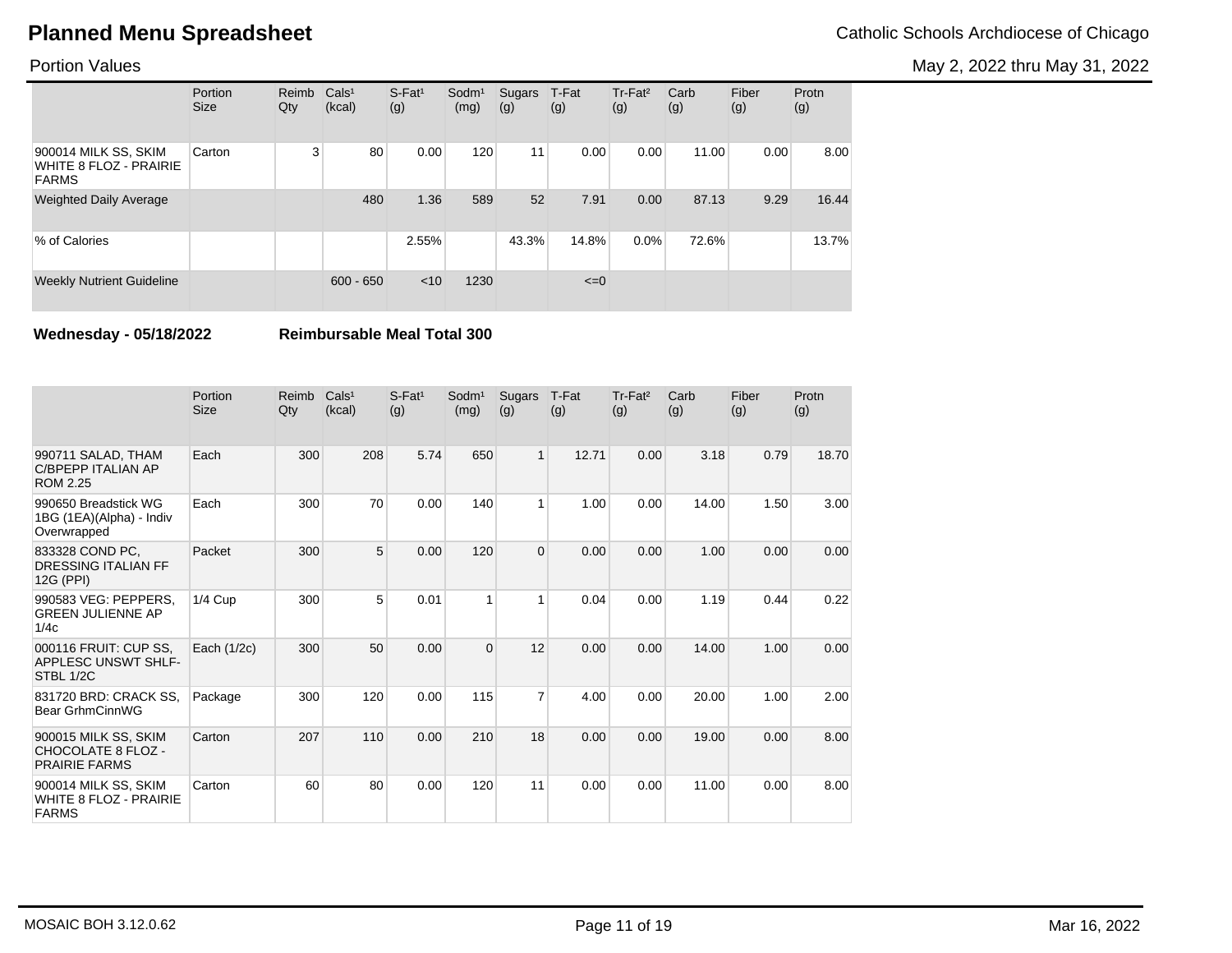May 2, 2022 thru May 31, 2022

### Portion Values

|                                                                     | Portion<br><b>Size</b> | Reimb<br>Qty | Cals <sup>1</sup><br>(kcal) | $S$ -Fat <sup>1</sup><br>(g) | $S$ odm $1$<br>(mg) | Sugars<br>(g) | T-Fat<br>(g) | Tr-Fat <sup>2</sup><br>(g) | Carb<br>(g) | Fiber<br>(g) | Protn<br>(g) |
|---------------------------------------------------------------------|------------------------|--------------|-----------------------------|------------------------------|---------------------|---------------|--------------|----------------------------|-------------|--------------|--------------|
| 900012 MILK SS, 1%<br><b>WHITE 8 FLOZ - PRAIRIE</b><br><b>FARMS</b> | Carton                 | 3            | 100                         | 1.50                         | 120                 | 11            | 2.50         | 0.00                       | 11.00       | 0.00         | 8.00         |
| <b>Weighted Daily Average</b>                                       |                        |              | 551                         | 5.77                         | 1196                | 37            | 17.78        | 0.00                       | 68.79       | 4.73         | 31.12        |
| % of Calories                                                       |                        |              |                             | 9.42%                        |                     | 26.9%         | 29.0%        | $0.0\%$                    | 49.9%       |              | 22.6%        |
| <b>Weekly Nutrient Guideline</b>                                    |                        |              | $600 - 650$                 | < 10                         | 1230                |               | $\leq=0$     |                            |             |              |              |

**Thursday - 05/19/2022 Reimbursable Meal Total 300**

|                                                                       | Portion<br><b>Size</b> | Reimb<br>Qty | Cals <sup>1</sup><br>(kcal) | $S$ -Fat <sup>1</sup><br>(g) | Sodm <sup>1</sup><br>(mg) | Sugars<br>(g)  | T-Fat<br>(g) | Tr-Fat <sup>2</sup><br>(g) | Carb<br>(g) | Fiber<br>(g) | Protn<br>(g) |
|-----------------------------------------------------------------------|------------------------|--------------|-----------------------------|------------------------------|---------------------------|----------------|--------------|----------------------------|-------------|--------------|--------------|
| 990569 SDW BD, CHam<br>PV WG 2.0 (2BG) (ALPHA)                        | Sandwich               | 300          | 321                         | 6.52                         | 823                       | 3              | 13.56        | 0.00                       | 29.02       | 2.00         | 21.10        |
| 825862 COND PC Mustard Each<br>6g                                     |                        | 300          | $\Omega$                    | 0.00                         | 65                        | $\overline{0}$ | 0.00         | 0.00                       | 1.00        | 0.00         | 0.00         |
| 000099 VEG: SALAD,<br>Bean Three 3/4 c                                | $3/4$ cup              | 300          | 116                         | 0.02                         | 245                       | 4              | 2.99         | $*0.00$                    | 17.90       | 5.97         | 5.22         |
| 000124 FRUIT: PEARS<br>150 ct.                                        | Each (150ct)           | 300          | 67                          | 0.03                         | $\mathbf{1}$              | 12             | 0.17         | 0.00                       | 17.97       | 3.66         | 0.42         |
| 900015 MILK SS, SKIM<br>CHOCOLATE 8 FLOZ -<br><b>PRAIRIE FARMS</b>    | Carton                 | 207          | 110                         | 0.00                         | 210                       | 18             | 0.00         | 0.00                       | 19.00       | 0.00         | 8.00         |
| 900012 MILK SS, 1%<br><b>WHITE 8 FLOZ - PRAIRIE</b><br><b>FARMS</b>   | Carton                 | 60           | 100                         | 1.50                         | 120                       | 11             | 2.50         | 0.00                       | 11.00       | 0.00         | 8.00         |
| 900014 MILK SS, SKIM<br><b>WHITE 8 FLOZ - PRAIRIE</b><br><b>FARMS</b> | Carton                 | 3            | 80                          | 0.00                         | 120                       | 11             | 0.00         | 0.00                       | 11.00       | 0.00         | 8.00         |
| <b>Weighted Daily Average</b>                                         |                        |              | 601                         | 6.87                         | 1304                      | 33             | 17.21        | $*0.00$                    | 81.32       | 11.63        | 33.95        |
| % of Calories                                                         |                        |              |                             | 10.29%                       |                           | 22.0%          | 25.8%        | $*0.0\%$                   | 54.1%       |              | 22.6%        |
| <b>Weekly Nutrient Guideline</b>                                      |                        |              | $600 - 650$                 | < 10                         | 1230                      |                | $\leq=0$     |                            |             |              |              |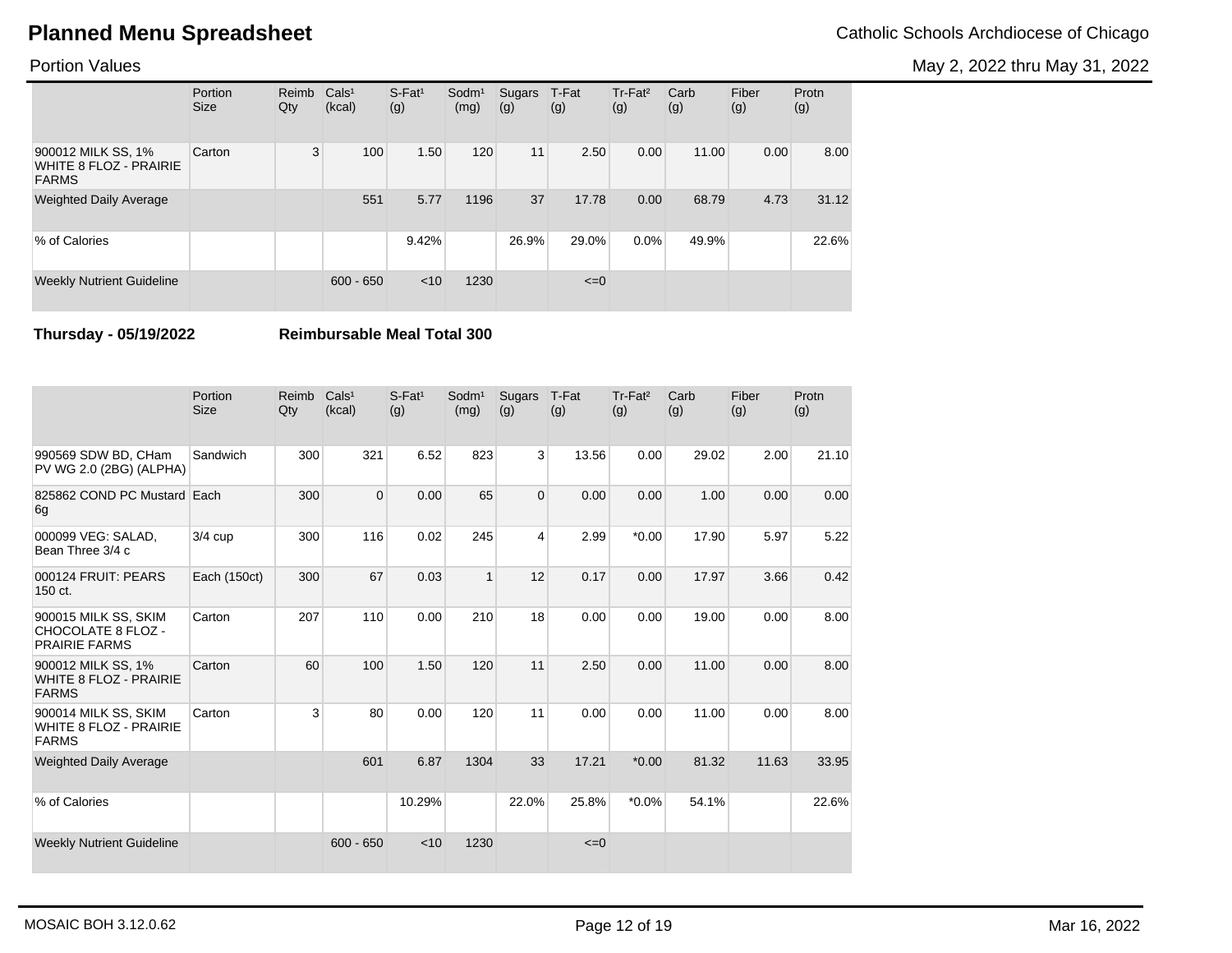May 2, 2022 thru May 31, 2022

Portion Values

**Friday - 05/20/2022 Reimbursable Meal Total 300**

|                                                                           | Portion<br><b>Size</b> | Reimb<br>Qty | Cals <sup>1</sup><br>(kcal) | S-Fat <sup>1</sup><br>(g) | Sodm <sup>1</sup><br>(mg) | Sugars<br>(g)  | T-Fat<br>(g) | Tr-Fat <sup>2</sup><br>(g) | Carb<br>(g) | Fiber<br>(g) | Protn<br>(g) |
|---------------------------------------------------------------------------|------------------------|--------------|-----------------------------|---------------------------|---------------------------|----------------|--------------|----------------------------|-------------|--------------|--------------|
| 990643 SALAD, T.HAM<br>TKY CH MZ AP W 2.0                                 | Each                   | 300          | 175                         | 5.25                      | 489                       | $\overline{2}$ | 9.42         | 0.00                       | 4.41        | 0.86         | 16.53        |
| 990653 Roll, DinnerWheat<br>WG 1EA(Alpha) -Indiv<br>Overwrapped           | each                   | 300          | 80                          | 0.00                      | 160                       | $\mathbf{1}$   | 1.50         | 0.00                       | 14.00       | 1.00         | 3.00         |
| 826059 COND PC,<br>DRESSING RANCH 12G<br>(HEINZ)                          | Each                   | 300          | 49                          | 0.76                      | 101                       | $\mathbf{1}$   | 4.92         | 0.10                       | 0.91        | 0.02         | 0.10         |
| 990723 VEG: CELERY,<br>STICKS IW 50/2OZ DOD                               | Bag (2ozw)             | 300          | 8                           | 0.02                      | 45                        | $\mathbf{1}$   | 0.10         | 0.00                       | 1.68        | 0.91         | 0.39         |
| 826337 JUICE SS, Apple<br>100% 4oz Cart                                   | Each                   | 300          | 60                          | 0.00                      | 15                        | 13             | 0.00         | 0.00                       | 14.00       | 0.00         | 0.00         |
| 825953 BRD: CRACK SS,<br>GFishChd.75ozWG                                  | Package                | 300          | 100                         | 0.50                      | 170                       | $\overline{0}$ | 4.00         | 0.00                       | 14.00       | 1.00         | 2.00         |
| 900015 MILK SS, SKIM<br><b>CHOCOLATE 8 FLOZ -</b><br><b>PRAIRIE FARMS</b> | Carton                 | 207          | 110                         | 0.00                      | 210                       | 18             | 0.00         | 0.00                       | 19.00       | 0.00         | 8.00         |
| 900012 MILK SS, 1%<br><b>WHITE 8 FLOZ - PRAIRIE</b><br><b>FARMS</b>       | Carton                 | 60           | 100                         | 1.50                      | 120                       | 11             | 2.50         | 0.00                       | 11.00       | 0.00         | 8.00         |
| 900014 MILK SS, SKIM<br><b>WHITE 8 FLOZ - PRAIRIE</b><br><b>FARMS</b>     | Carton                 | 3            | 80                          | 0.00                      | 120                       | 11             | 0.00         | 0.00                       | 11.00       | 0.00         | 8.00         |
| <b>Weighted Daily Average</b>                                             |                        |              | 569                         | 6.84                      | 1151                      | 32             | 20.44        | 0.10                       | 64.42       | 3.79         | 29.22        |
| % of Calories                                                             |                        |              |                             | 10.82%                    |                           | 22.5%          | 32.3%        | 0.2%                       | 45.3%       |              | 20.5%        |
| <b>Weekly Nutrient Guideline</b>                                          |                        |              | $600 - 650$                 | < 10                      | 1230                      |                | $\leq=0$     |                            |             |              |              |

**Monday - 05/23/2022 Reimbursable Meal Total 300**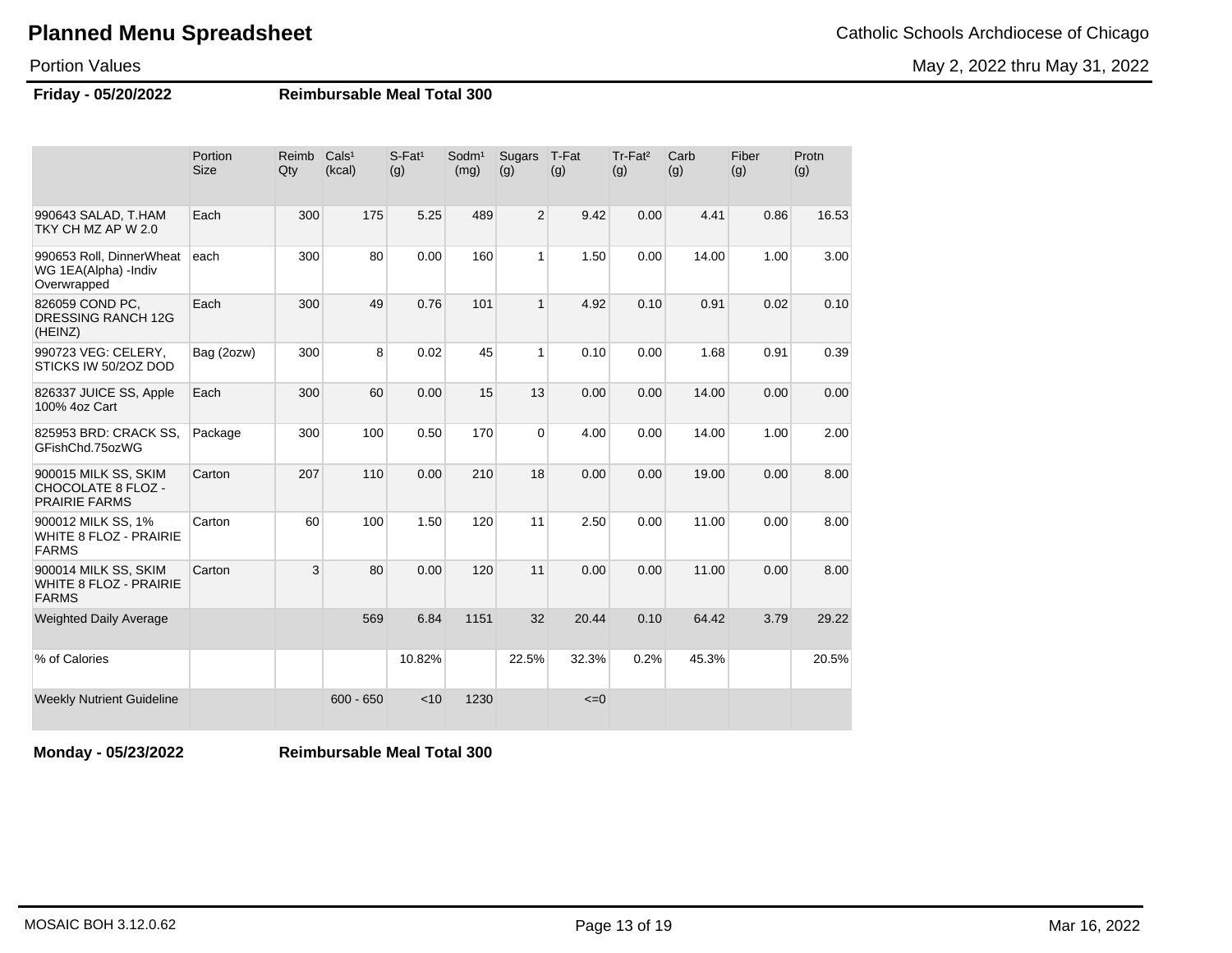May 2, 2022 thru May 31, 2022

Portion Values

|                                                                     | Portion<br><b>Size</b> | Reimb<br>Qty | Cals <sup>1</sup><br>(kcal) | S-Fat <sup>1</sup><br>(g) | Sodm <sup>1</sup><br>(mg) | Sugars<br>(g)  | T-Fat<br>(g) | Tr-Fat <sup>2</sup><br>(g) | Carb<br>(g) | Fiber<br>(g) | Protn<br>(g) |
|---------------------------------------------------------------------|------------------------|--------------|-----------------------------|---------------------------|---------------------------|----------------|--------------|----------------------------|-------------|--------------|--------------|
| 990369 Danimals.<br>Strawberry Banana Yogurt                        | ea                     | 300          | 70                          | 0.00                      | 70                        | 9              | 0.00         | 0.00                       | 12.00       | 0.00         | 4.00         |
| 831305 BRD: MUF AP,<br>Blueb 2ozWG (1BG)                            | Muffin                 | 300          | 190                         | 2.00                      | 130                       | 16             | 6.00         | 0.00                       | 30.00       | 2.00         | 3.00         |
| 829216 CHEESE, MZ<br>String LF 1ea 1.0                              | <b>Stick</b>           | 300          | 60                          | 2.00                      | 200                       | 1              | 3.00         | 0.00                       | 1.00        | 0.00         | 7.00         |
| 990694 VEG: TOMATOES, 3/8 Cup<br>GRAPE 3/8C                         |                        | 300          | 12                          | 0.02                      | 3                         | $\overline{2}$ | 0.13         | 0.00                       | 2.52        | 0.78         | 0.57         |
| 831434 VEG: CARROTS,<br>FRESH BABY IW 20Z                           | Bag (2ozw)             | 300          | 20                          | 0.01                      | 44                        | 3              | 0.07         | 0.00                       | 4.67        | 1.64         | 0.36         |
| 825008 FRUIT: APPLE.<br>138CT Whole 1C                              | Each (138ct)           | 300          | 62                          | 0.03                      | $\mathbf{1}$              | 12             | 0.20         | 0.00                       | 16.52       | 2.87         | 0.31         |
| 900015 MILK SS, SKIM<br>CHOCOLATE 8 FLOZ -<br><b>PRAIRIE FARMS</b>  | Carton                 | 207          | 110                         | 0.00                      | 210                       | 18             | 0.00         | 0.00                       | 19.00       | 0.00         | 8.00         |
| 900012 MILK SS, 1%<br><b>WHITE 8 FLOZ - PRAIRIE</b><br><b>FARMS</b> | Carton                 | 60           | 100                         | 1.50                      | 120                       | 11             | 2.50         | 0.00                       | 11.00       | 0.00         | 8.00         |
| 900014 MILK SS, SKIM<br>WHITE 8 FLOZ - PRAIRIE<br><b>FARMS</b>      | Carton                 | 3            | 80                          | 0.00                      | 120                       | 11             | 0.00         | 0.00                       | 11.00       | 0.00         | 8.00         |
| <b>Weighted Daily Average</b>                                       |                        |              | 510                         | 4.36                      | 619                       | 58             | 9.91         | 0.00                       | 82.13       | 7.29         | 22.44        |
| % of Calories                                                       |                        |              |                             | 7.69%                     |                           | 45.5%          | 17.5%        | 0.0%                       | 64.4%       |              | 17.6%        |
| <b>Weekly Nutrient Guideline</b>                                    |                        |              | $600 - 650$                 | < 10                      | 1230                      |                | $\leq=0$     |                            |             |              |              |

**Tuesday - 05/24/2022 Reimbursable Meal Total 300**

|                                                                | Portion<br><b>Size</b> | Reimb<br>Qty | Cals <sup>1</sup><br>(kcal) | $S$ -Fat <sup>1</sup><br>(g) | Sodm <sup>1</sup><br>(mg) | Sugars T-Fat<br>(g) | (g)   | $Tr-Fat2$<br>(g) | Carb<br>(g) | Fiber<br>(g) | Protn<br>(g) |
|----------------------------------------------------------------|------------------------|--------------|-----------------------------|------------------------------|---------------------------|---------------------|-------|------------------|-------------|--------------|--------------|
| 990644 PACK: PEPP<br>CHXBF, CH CUBES,<br>FLTBRD MINI WG 2(1BG) | Pack                   | 300          | 320                         | 9.31                         | 917                       | 1                   | 21.83 | 0.00             | 14.07       | 1.00         | 17.49        |
| 990551 VEG: SALAD,<br>POTATO AP 3/4C (1/2C<br>VEG)             | 3/4 Cup                | 300          | 330                         | 3.00                         | 810                       | 11                  | 18.01 | 0.00             | 40.52       | 4.50         | 3.00         |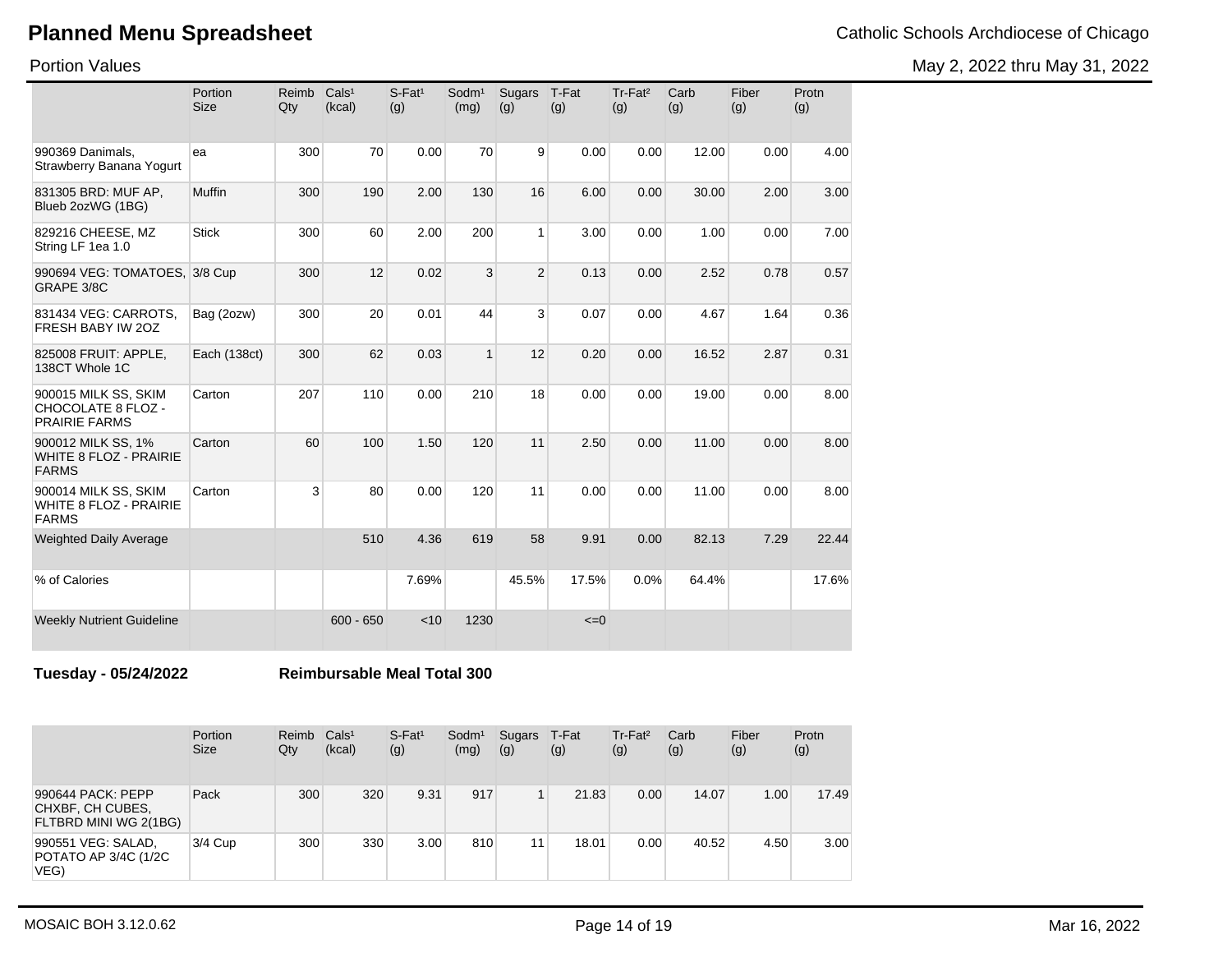May 2, 2022 thru May 31, 2022

Portion Values

|                                                                       | Portion<br>Size | Reimb<br>Qty | Cals <sup>1</sup><br>(kcal) | $S$ -Fat <sup>1</sup><br>(g) | Sodm <sup>1</sup><br>(mg) | Sugars<br>(g)  | T-Fat<br>(g) | $Tr-Fat2$<br>(g) | Carb<br>(g) | Fiber<br>(g) | Protn<br>(g) |
|-----------------------------------------------------------------------|-----------------|--------------|-----------------------------|------------------------------|---------------------------|----------------|--------------|------------------|-------------|--------------|--------------|
| 831434 VEG: CARROTS,<br>FRESH BABY IW 20Z                             | Bag (2ozw)      | 300          | 20                          | 0.01                         | 44                        | $\overline{3}$ | 0.07         | 0.00             | 4.67        | 1.64         | 0.36         |
| 831449 FRUIT: CRAISINS,<br>SS Strawb1.16                              | Box (1.16oz)    | 300          | 110                         | 0.00                         | $\Omega$                  | 24             | 0.00         | 0.00             | 27.00       | 2.00         | 0.00         |
| 900015 MILK SS, SKIM<br>CHOCOLATE 8 FLOZ -<br><b>PRAIRIE FARMS</b>    | Carton          | 207          | 110                         | 0.00                         | 210                       | 18             | 0.00         | 0.00             | 19.00       | 0.00         | 8.00         |
| 900012 MILK SS, 1%<br>WHITE 8 FLOZ - PRAIRIE<br><b>FARMS</b>          | Carton          | 60           | 100                         | 1.50                         | 120                       | 11             | 2.50         | 0.00             | 11.00       | 0.00         | 8.00         |
| 900014 MILK SS, SKIM<br><b>WHITE 8 FLOZ - PRAIRIE</b><br><b>FARMS</b> | Carton          | 3            | 80                          | 0.00                         | 120                       | 11             | 0.00         | 0.00             | 11.00       | 0.00         | 8.00         |
| <b>Weighted Daily Average</b>                                         |                 |              | 876                         | 12.63                        | 1942                      | 53             | 40.41        | 0.00             | 101.68      | 9.15         | 28.05        |
| % of Calories                                                         |                 |              |                             | 12.98%                       |                           | 24.2%          | 41.5%        | 0.0%             | 46.4%       |              | 12.8%        |
| <b>Weekly Nutrient Guideline</b>                                      |                 |              | $600 - 650$                 | $<$ 10                       | 1230                      |                | $\leq=0$     |                  |             |              |              |

**Wednesday - 05/25/2022 Reimbursable Meal Total 300**

|                                                                     | Portion<br><b>Size</b> | Reimb<br>Qty | Cals <sup>1</sup><br>(kcal) | $S$ -Fat <sup>1</sup><br>(g) | Sodm <sup>1</sup><br>(mg) | Sugars<br>(g)  | T-Fat<br>(g) | Tr-Fat <sup>2</sup><br>(g) | Carb<br>(g) | Fiber<br>(g) | Protn<br>(g) |
|---------------------------------------------------------------------|------------------------|--------------|-----------------------------|------------------------------|---------------------------|----------------|--------------|----------------------------|-------------|--------------|--------------|
| 990673 SDW HD, TKY<br>(JENNIE-O SLICED) PV<br>WG 2 (2BG) (ALPHA)    | Sandwich               | 300          | 308                         | 5.42                         | 728                       | 3              | 12.00        | 0.00                       | 29.00       | 2.50         | 22.17        |
| 825862 COND PC Mustard Each<br>6g                                   |                        | 300          | $\Omega$                    | 0.00                         | 65                        | $\overline{0}$ | 0.00         | 0.00                       | 1.00        | 0.00         | 0.00         |
| 000099 VEG: SALAD,<br>Bean Three 3/4 c                              | $3/4$ cup              | 300          | 116                         | 0.02                         | 245                       | 4              | 2.99         | $*0.00$                    | 17.90       | 5.97         | 5.22         |
| 826581 FRUIT: ORANGE<br>138ct Whole 1/2c                            | Each(138ct)            | 300          | 47                          | 0.02                         | $\Omega$                  | 9              | 0.12         | 0.00                       | 11.73       | 2.40         | 0.94         |
| 900015 MILK SS, SKIM<br>CHOCOLATE 8 FLOZ -<br><b>PRAIRIE FARMS</b>  | Carton                 | 207          | 110                         | 0.00                         | 210                       | 18             | 0.00         | 0.00                       | 19.00       | 0.00         | 8.00         |
| 900012 MILK SS, 1%<br><b>WHITE 8 FLOZ - PRAIRIE</b><br><b>FARMS</b> | Carton                 | 60           | 100                         | 1.50                         | 120                       | 11             | 2.50         | 0.00                       | 11.00       | 0.00         | 8.00         |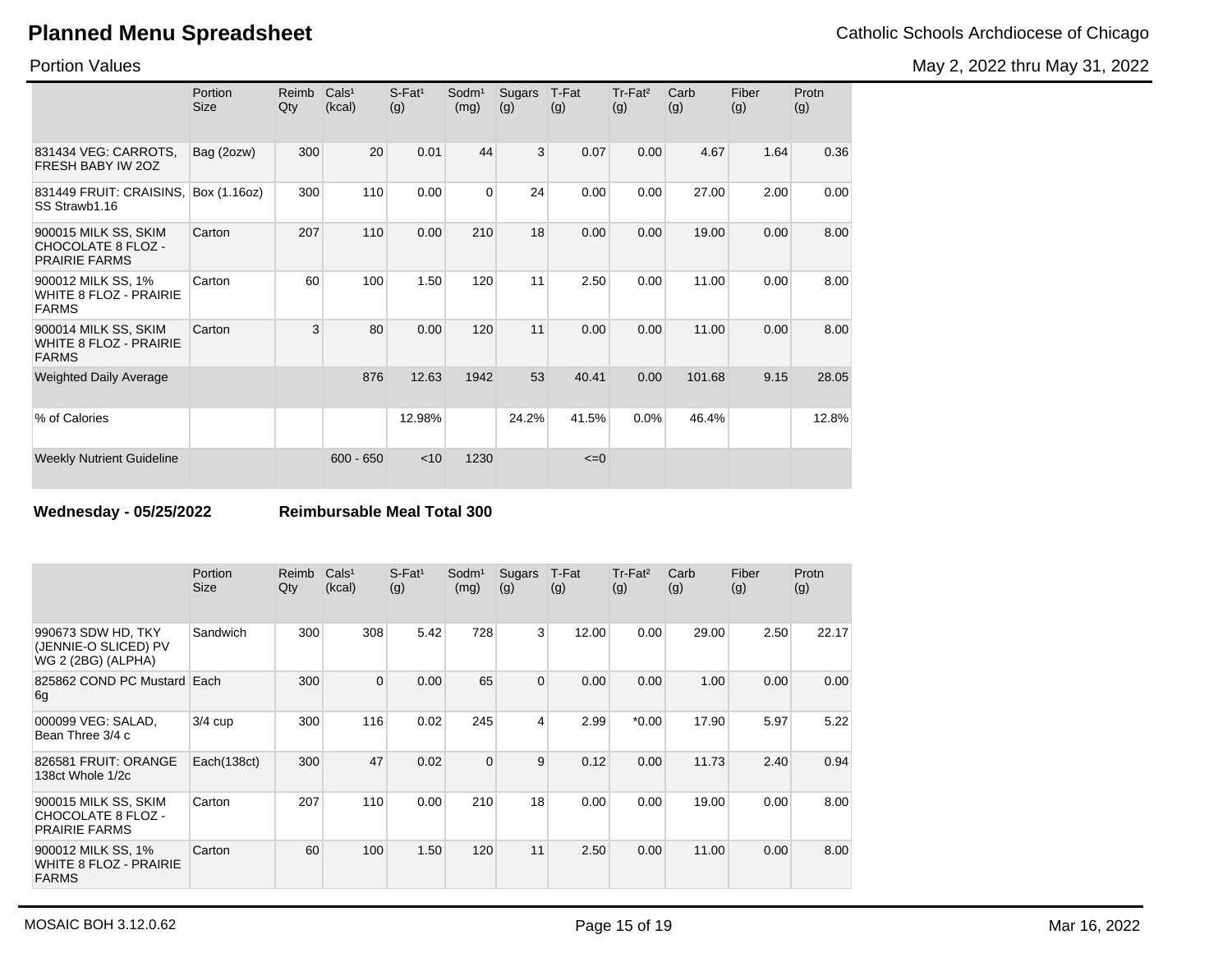May 2, 2022 thru May 31, 2022

### Portion Values

|                                                                | Portion<br><b>Size</b> | Reimb<br>Qty | Cals <sup>1</sup><br>(kcal) | $S$ -Fat <sup>1</sup><br>(g) | $S$ odm $1$<br>(mg) | Sugars<br>(g) | T-Fat<br>(g) | Tr-Fat <sup>2</sup><br>(g) | Carb<br>(g) | Fiber<br>(g) | Protn<br>(g) |
|----------------------------------------------------------------|------------------------|--------------|-----------------------------|------------------------------|---------------------|---------------|--------------|----------------------------|-------------|--------------|--------------|
| 900014 MILK SS, SKIM<br>WHITE 8 FLOZ - PRAIRIE<br><b>FARMS</b> | Carton                 | 3            | 80                          | 0.00                         | 120                 | 11            | 0.00         | 0.00                       | 11.00       | 0.00         | 8.00         |
| <b>Weighted Daily Average</b>                                  |                        |              | 568                         | 5.75                         | 1208                | 31            | 15.61        | $*0.00$                    | 75.05       | 10.87        | 35.53        |
| % of Calories                                                  |                        |              |                             | 9.11%                        |                     | 21.8%         | 24.7%        | $*0.0\%$                   | 52.9%       |              | 25.0%        |
| <b>Weekly Nutrient Guideline</b>                               |                        |              | $600 - 650$                 | < 10                         | 1230                |               | $\leq=0$     |                            |             |              |              |

**Thursday - 05/26/2022 Reimbursable Meal Total 300**

|                                                                     | Portion<br>Size | Reimb<br>Qty | Cals <sup>1</sup><br>(kcal) | $S$ -Fat <sup>1</sup><br>(g) | Sodm <sup>1</sup><br>(mg) | Sugars<br>(g)  | T-Fat<br>(g) | Tr-Fat <sup>2</sup><br>(g) | Carb<br>(g) | Fiber<br>(g) | Protn<br>(g) |
|---------------------------------------------------------------------|-----------------|--------------|-----------------------------|------------------------------|---------------------------|----------------|--------------|----------------------------|-------------|--------------|--------------|
| 990674 SDW BN, CHAM<br>TKY(JENNIE-O SLCD) PV<br>WG 2(2BG)(ALPHA     | Sandwich        | 300          | 325                         | 6.01                         | 762                       | $\overline{4}$ | 12.78        | 0.00                       | 28.01       | 2.00         | 22.55        |
| 828881 COND PC<br><b>MAYONNAISE FF 12G</b>                          | Each            | 300          | 11                          | 0.03                         | 101                       | 1              | 0.10         | 0.00                       | 2.57        | 0.24         | 0.06         |
| 825931 VEG: CORN, FZ<br><b>CKD 1/2c</b>                             | $1/2$ Cup       | 300          | 68                          | 0.09                         | 1                         | 3              | 0.56         | 0.00                       | 16.25       | 2.02         | 2.15         |
| 990583 VEG: PEPPERS,<br><b>GREEN JULIENNE AP</b><br>1/4c            | $1/4$ Cup       | 300          | 5                           | 0.01                         | 1                         | 1              | 0.04         | 0.00                       | 1.19        | 0.44         | 0.22         |
| 000124 FRUIT: PEARS<br>150 ct.                                      | Each (150ct)    | 300          | 67                          | 0.03                         | $\mathbf{1}$              | 12             | 0.17         | 0.00                       | 17.97       | 3.66         | 0.42         |
| 900015 MILK SS, SKIM<br>CHOCOLATE 8 FLOZ -<br><b>PRAIRIE FARMS</b>  | Carton          | 207          | 110                         | 0.00                         | 210                       | 18             | 0.00         | 0.00                       | 19.00       | 0.00         | 8.00         |
| 900012 MILK SS, 1%<br><b>WHITE 8 FLOZ - PRAIRIE</b><br><b>FARMS</b> | Carton          | 60           | 100                         | 1.50                         | 120                       | 11             | 2.50         | 0.00                       | 11.00       | 0.00         | 8.00         |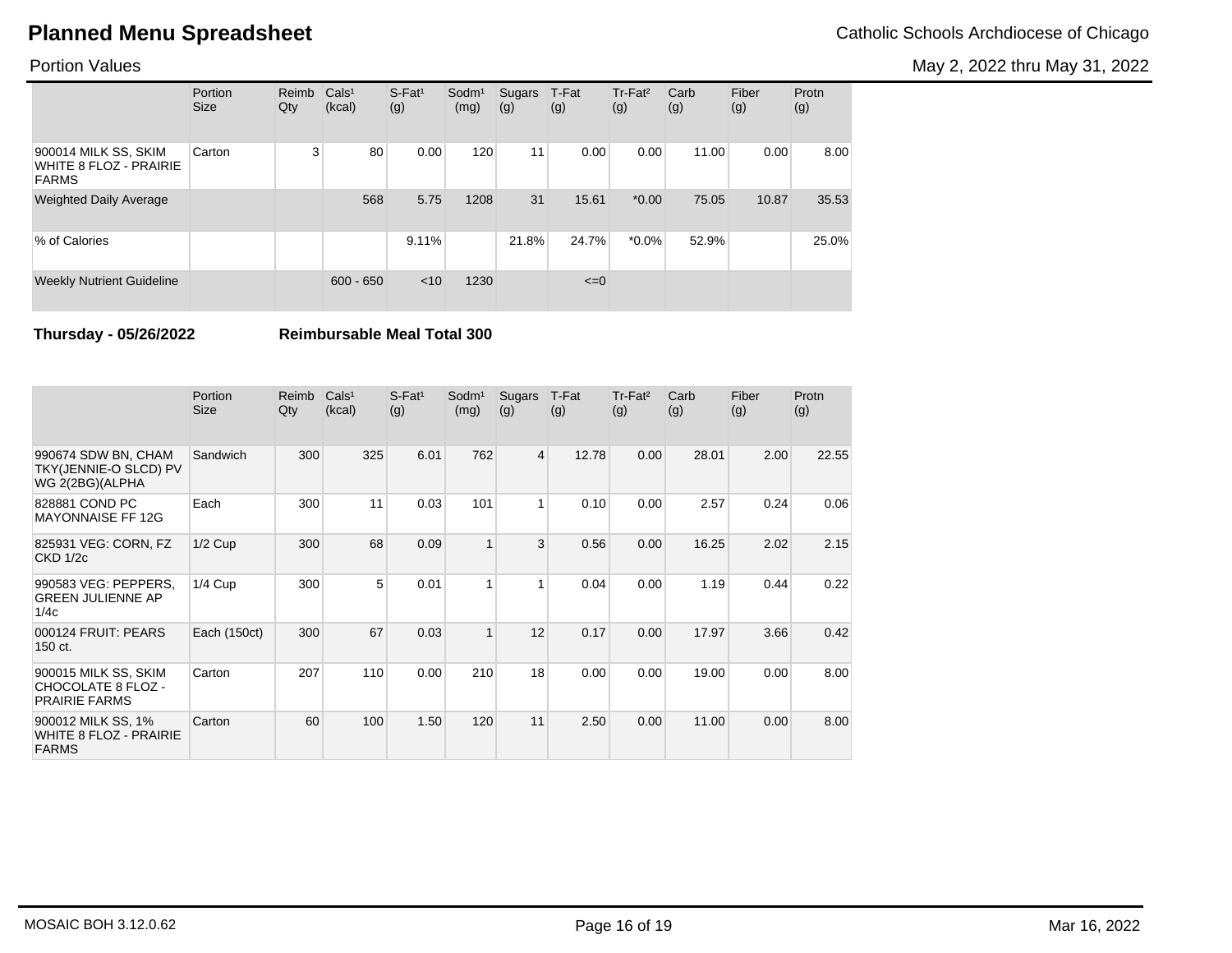May 2, 2022 thru May 31, 2022

### Portion Values

|                                                                | Portion<br><b>Size</b> | Reimb<br>Qty | Cals <sup>1</sup><br>(kcal) | $S$ -Fat <sup>1</sup><br>(g) | Sodm <sup>1</sup><br>(mg) | Sugars<br>(g) | T-Fat<br>(g) | $Tr-Fat2$<br>(g) | Carb<br>(g) | Fiber<br>(g) | Protn<br>(g) |
|----------------------------------------------------------------|------------------------|--------------|-----------------------------|------------------------------|---------------------------|---------------|--------------|------------------|-------------|--------------|--------------|
| 900014 MILK SS, SKIM<br>WHITE 8 FLOZ - PRAIRIE<br><b>FARMS</b> | Carton                 | 3            | 80                          | 0.00                         | 120                       | 11            | 0.00         | 0.00             | 11.00       | 0.00         | 8.00         |
| <b>Weighted Daily Average</b>                                  |                        |              | 574                         | 6.47                         | 1036                      | 34            | 14.15        | 0.00             | 81.41       | 8.36         | 32.60        |
| % of Calories                                                  |                        |              |                             | 10.14%                       |                           | 23.7%         | 22.2%        | $0.0\%$          | 56.7%       |              | 22.7%        |
| <b>Weekly Nutrient Guideline</b>                               |                        |              | $600 - 650$                 | < 10                         | 1230                      |               | $\leq=0$     |                  |             |              |              |

**Friday - 05/27/2022 Reimbursable Meal Total 300**

|                                                                               | Portion<br><b>Size</b> | Reimb<br>Qty | Cals <sup>1</sup><br>(kcal) | $S$ -Fat <sup>1</sup><br>(g) | Sodm <sup>1</sup><br>(mg) | Sugars<br>(g)  | T-Fat<br>(g) | Tr-Fat <sup>2</sup><br>(g) | Carb<br>(g) | Fiber<br>(g) | Protn<br>(g) |
|-------------------------------------------------------------------------------|------------------------|--------------|-----------------------------|------------------------------|---------------------------|----------------|--------------|----------------------------|-------------|--------------|--------------|
| 990738 SALAD, ChixPop<br>CH AP ROMAINE 2.5<br>(1BG)                           | Each                   | 300          | 315                         | 5.79                         | 486                       | $\mathbf{1}$   | 19.04        | 0.00                       | 16.87       | 3.85         | 18.87        |
| 990653 Roll, DinnerWheat<br>WG 1EA(Alpha) -Indiv<br>Overwrapped               | each                   | 300          | 80                          | 0.00                         | 160                       | $\mathbf{1}$   | 1.50         | 0.00                       | 14.00       | 1.00         | 3.00         |
| 833326 COND PC.<br><b>DRESSING RANCH</b><br><b>BUTTERMILK FF 12G</b><br>(PPI) | Each                   | 300          | 10                          | 0.00                         | 125                       | $\mathbf{1}$   | 0.00         | 0.00                       | 2.00        | 0.00         | 0.00         |
| 990723 VEG: CELERY,<br>STICKS IW 50/2OZ DOD                                   | Bag (2ozw)             | 300          | 8                           | 0.02                         | 45                        | 1              | 0.10         | 0.00                       | 1.68        | 0.91         | 0.39         |
| 826340 JUICE SS, Frt Bld<br>100% 4oz Crt                                      | Each                   | 300          | 60                          | 0.00                         | 10                        | 13             | 0.00         | 0.00                       | 14.00       | 0.00         | 0.00         |
| 831720 BRD: CRACK SS.<br>Bear GrhmCinnWG                                      | Package                | 300          | 120                         | 0.00                         | 115                       | $\overline{7}$ | 4.00         | 0.00                       | 20.00       | 1.00         | 2.00         |
| 900015 MILK SS, SKIM<br><b>CHOCOLATE 8 FLOZ -</b><br><b>PRAIRIE FARMS</b>     | Carton                 | 207          | 110                         | 0.00                         | 210                       | 18             | 0.00         | 0.00                       | 19.00       | 0.00         | 8.00         |
| 900014 MILK SS, SKIM<br><b>WHITE 8 FLOZ - PRAIRIE</b><br><b>FARMS</b>         | Carton                 | 60           | 80                          | 0.00                         | 120                       | 11             | 0.00         | 0.00                       | 11.00       | 0.00         | 8.00         |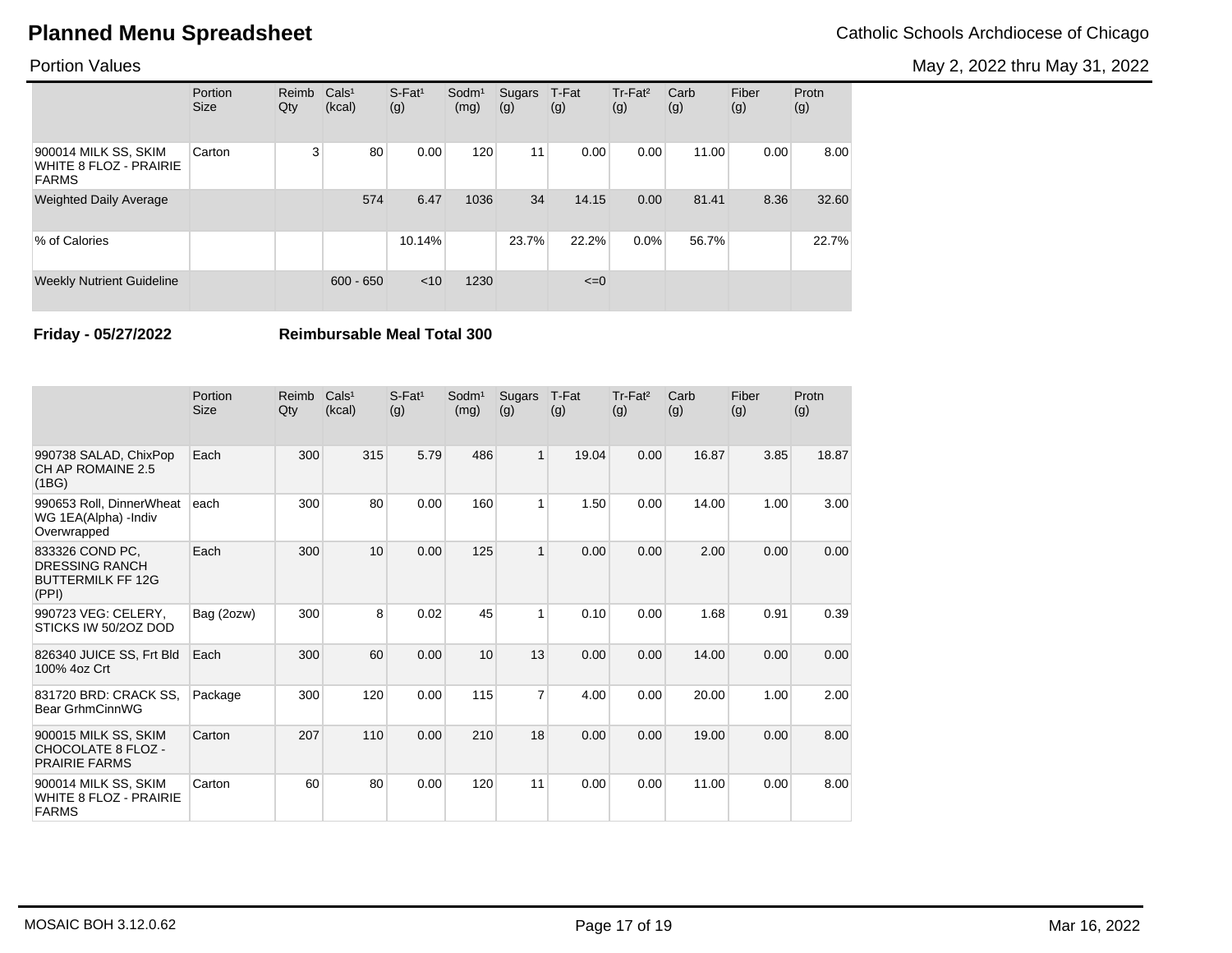May 2, 2022 thru May 31, 2022

### Portion Values

|                                                              | Portion<br><b>Size</b> | Reimb<br>Qty | Cals <sup>1</sup><br>(kcal) | $S-Fat1$<br>(g) | Sodm <sup>1</sup><br>(mg) | Sugars<br>(g) | T-Fat<br>(g) | Tr-Fat <sup>2</sup><br>(g) | Carb<br>(g) | Fiber<br>(g) | Protn<br>(g) |
|--------------------------------------------------------------|------------------------|--------------|-----------------------------|-----------------|---------------------------|---------------|--------------|----------------------------|-------------|--------------|--------------|
| 900012 MILK SS, 1%<br>WHITE 8 FLOZ - PRAIRIE<br><b>FARMS</b> | Carton                 | 3            | 100                         | 1.50            | 120                       | 11            | 2.50         | 0.00                       | 11.00       | 0.00         | 8.00         |
| <b>Weighted Daily Average</b>                                |                        |              | 686                         | 5.83            | 1112                      | 39            | 24.66        | 0.00                       | 83.98       | 6.75         | 31.46        |
| % of Calories                                                |                        |              |                             | 7.65%           |                           | 22.7%         | 32.4%        | $0.0\%$                    | 49.0%       |              | 18.3%        |
| <b>Weekly Nutrient Guideline</b>                             |                        |              | $600 - 650$                 | < 10            | 1230                      |               | $\leq=0$     |                            |             |              |              |

**Tuesday - 05/31/2022 Reimbursable Meal Total 300**

|                                                                     | Portion<br><b>Size</b> | Reimb<br>Qty | Cals <sup>1</sup><br>(kcal) | $S$ -Fat <sup>1</sup><br>(g) | Sodm <sup>1</sup><br>(mg) | Sugars<br>(g)  | T-Fat<br>(g) | $Tr-Fat2$<br>(g) | Carb<br>(g) | Fiber<br>(g) | Protn<br>(g) |
|---------------------------------------------------------------------|------------------------|--------------|-----------------------------|------------------------------|---------------------------|----------------|--------------|------------------|-------------|--------------|--------------|
| 000179 BRD: PANCAKES,<br>AP WG Confetti                             | Pouch                  | 300          | 220                         | 1.00                         | 300                       | 11             | 7.00         | 0.00             | 36.00       | 4.00         | 4.00         |
| 829498 YOGURT SS.<br>Danimals Vanilla4oz                            | Each                   | 300          | 70                          | 0.00                         | 70                        | 9              | 0.00         | 0.00             | 12.00       | 0.00         | 4.00         |
| 831434 VEG: CARROTS,<br>FRESH BABY IW 20Z                           | Bag (2ozw)             | 300          | 20                          | 0.01                         | 44                        | $\mathbf{3}$   | 0.07         | 0.00             | 4.67        | 1.64         | 0.36         |
| 990694 VEG: TOMATOES, 3/8 Cup<br>GRAPE 3/8C                         |                        | 300          | 12                          | 0.02                         | 3                         | $\overline{2}$ | 0.13         | 0.00             | 2.52        | 0.78         | 0.57         |
| 825008 FRUIT: APPLE,<br>138CT Whole 1C                              | Each (138ct)           | 300          | 62                          | 0.03                         | 1                         | 12             | 0.20         | 0.00             | 16.52       | 2.87         | 0.31         |
| 900015 MILK SS, SKIM<br>CHOCOLATE 8 FLOZ -<br><b>PRAIRIE FARMS</b>  | Carton                 | 207          | 110                         | 0.00                         | 210                       | 18             | 0.00         | 0.00             | 19.00       | 0.00         | 8.00         |
| 900012 MILK SS, 1%<br><b>WHITE 8 FLOZ - PRAIRIE</b><br><b>FARMS</b> | Carton                 | 60           | 100                         | 1.50                         | 120                       | 11             | 2.50         | 0.00             | 11.00       | 0.00         | 8.00         |